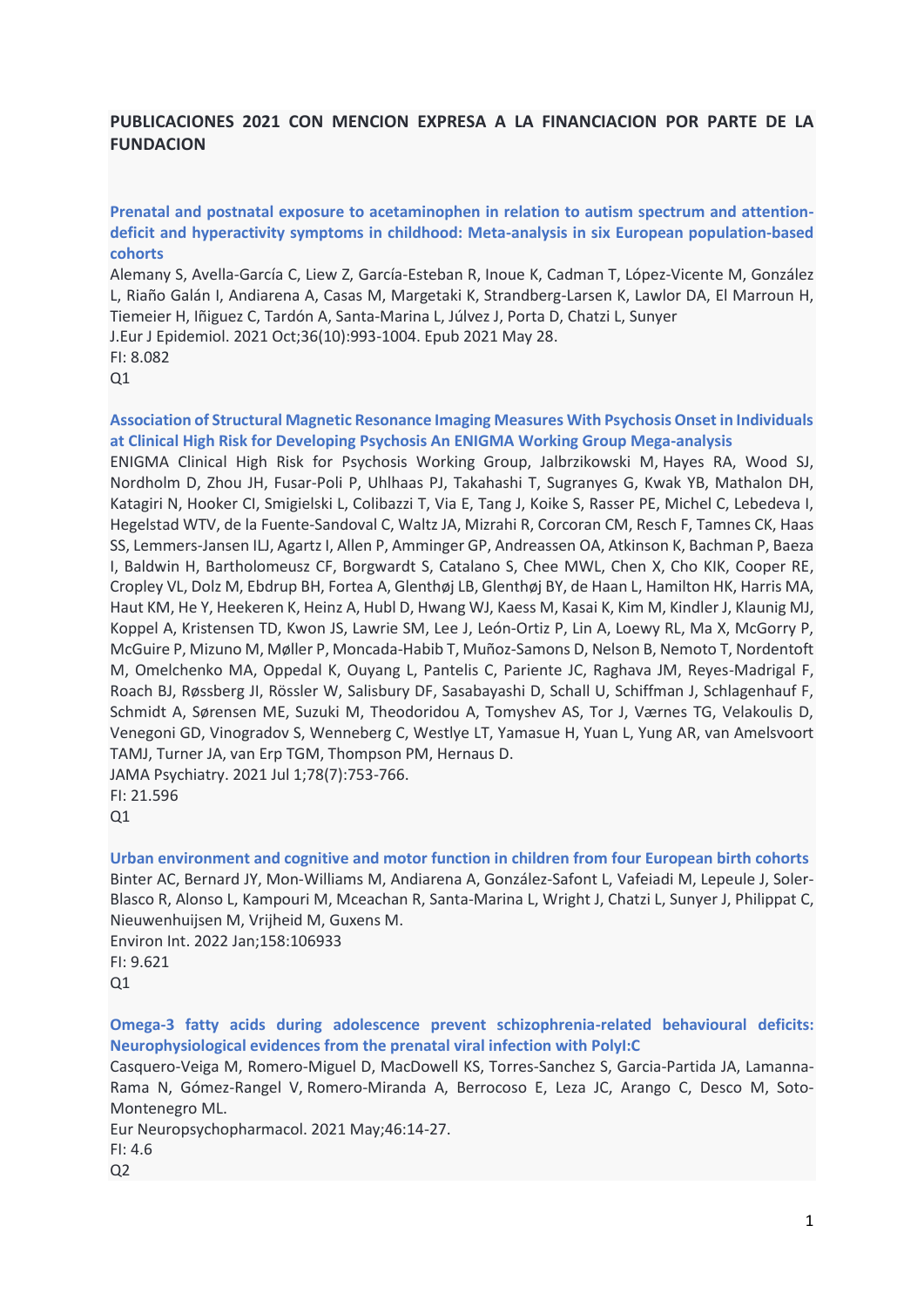**Cognitive heterogeneity in the offspring of patients with schizophrenia or bipolar disorder: a cluster analysis across family risk**

Valli I, Serna E, Borràs R, Ilzarbe D, Baeza I, Picouto MD, Baltasar I, Moreno D, Bernardo M, Young AH, Vieta E, Sugranyes G, Castro-Fornieles J.

J Affect Disord. 2021 Mar 1;282:757-765.

FI: 4.839

 $O<sub>1</sub>$ 

**A Characterization of the Effects of Minocycline Treatment During Adolescence on Structural, Metabolic, and Oxidative Stress Parameters in a Maternal Immune Stimulation Model of Neurodevelopmental Brain Disorders**

Romero-Miguel D, Casquero-Veiga M, MacDowell KS, Torres-Sanchez S, Garcia-Partida JA, Lamanna-Rama N, Romero-Miranda A, Berrocoso E, Leza JC, Desco M, Soto-Montenegro ML. Int J Neuropsychopharmacol. 2021 Sep 21;24(9):734-748.

FI: 5.176  $O<sub>1</sub>$ 

**Association between estimated whole-brain radiofrequency electromagnetic fields dose and cognitive function in preadolescents and adolescents**

Cabré-Riera A, van Wel L, Liorni I, Thielens A, Birks LE, Pierotti L, Joseph W, González-Safont L, Ibarluzea J, Ferrero A, Huss A, Wiart J, Santa-Marina L, Torrent M, Vrijkotte T, Capstick M, Vermeulen R, Vrijheid M, Cardis E, Röösli M, Guxens M.

Int J Hyg Environ Health. 2021 Jan;231:113659. FI: 5.84

 $O<sub>1</sub>$ 

**Mycoplasma pneumoniae IgG positivity is associated with tic severity in chronic tic disorders** Schnell J, Bond M, Moll N, Weidinger E, Burger B, Bond R, Dietrich A, Hoekstra PJ, Schrag A, Martino D, Schwarz M, Meier UC, Müller N.

Brain Behav Immun. 2022 Jan;99:281-288. FI: 7.217

 $Q1$ 

**Fronto-Parietal Gray Matter Volume Loss Is Associated with Decreased Working Memory Performance in Adolescents with a First Episode of Psychosis**

Rapado-Castro M, Villar-Arenzana M, Janssen J, Fraguas D, Bombin I, Castro-Fornieles J, Mayoral M, González-Pinto A, de la Serna E, Parellada M, Moreno D, Paya B, Graell M, Baeza I, Pantelis C, Arango C.

J Clin Med. 2021 Aug 31;10(17):3929. FI: 4.242 Q1

**Air Pollution, Residential Greenness and Metabolic Dysfunction during Early Pregnancy in the INfancia y Medio Ambiente (INMA) Cohort**

**Rammah A**, Whitworth KW, Amos CI, Estarlich M, Guxens M, Ibarluzea J, Iñiguez C, Subiza-Pérez M, Vrijheid M, Symanski E.

Int J Environ Res Public Health. 2021 Sep 4;18(17):9354.

FI: 3.39

 $O<sub>2</sub>$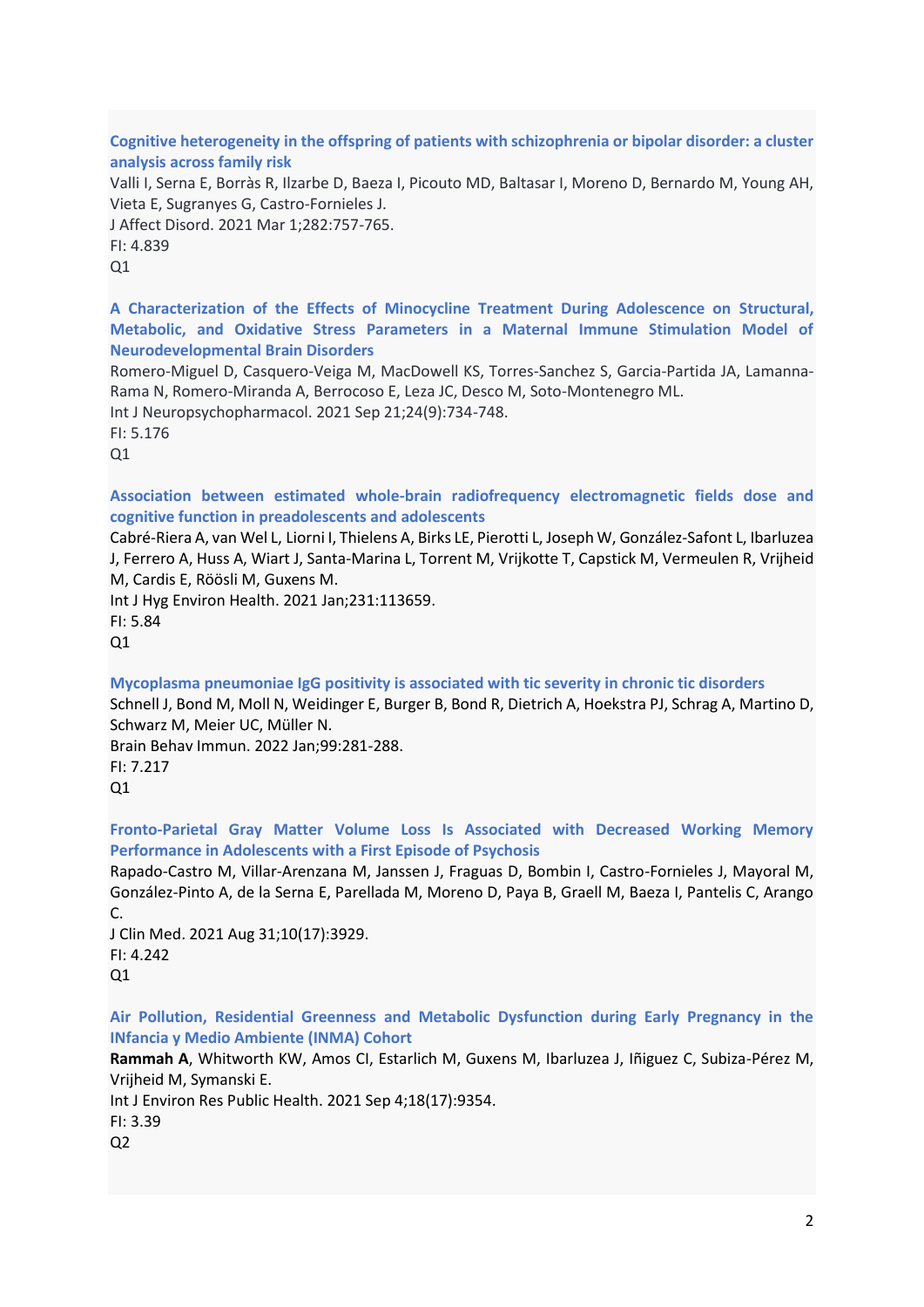#### **Investigation of gene-environment interactions in relation to tic severity**

Abdulkadir M, Yu D, Osiecki L, King RA, Fernandez TV, Brown LW, Cheon KA, Coffey BJ, Garcia-Delgar B, Gilbert DL, Grice DE, Hagstrøm J, Hedderly T, Heyman I, Hong HJ, Huyser C, Ibanez-Gomez L, Kim YK, Kim YS, Koh YJ, Kook S, Kuperman S, Leventhal B, Madruga-Garrido M, Maras A, Mir P, Morer A, Münchau A, Plessen KJ, Roessner V, Shin EY, Song DH, Song J, Visscher F, Zinner SH, Mathews CA, Scharf JM, Tischfield JA, Heiman GA, Dietrich A, Hoekstra PJ.

J Neural Transm (Vienna). 2021 Nov;128(11):1757-1765.

FI: 3.575

Q3

**How does neighbourhood socio-economic status affect the interrelationships between functioning dimensions in first episode of psychosis? A network analysis approach**

Izquierdo A, Cabello M, Leal I, Ayora M, Rodriguez-Jimenez R, Ibáñez Á, Díaz-Marsá M, Bravo-Ortiz MF, Baca-García E, Madrigal JLM, Fares-Otero NE, Díaz-Caneja CM, Arango C, Ayuso Mateos JL; AGES-CM group.

Health Place. 2021 May;69:102555. FI: 4.078  $Q1$ 

**The interplay between functioning problems and symptoms in first episode of psychosis: An approach from network analysis**

Izquierdo A, Cabello M, Leal I, Mellor-Marsá B, Ayora M, Bravo-Ortiz MF, Rodriguez-Jimenez R, Ibáñez Á, MacDowell KS, Malpica N, Díaz-Marsá M, Baca-García E, Fares-Otero NE, Melero H, López-García P, Díaz-Caneja CM, Arango C, Ayuso-Mateos JL; AGES-CM group.

J Psychiatr Res. 2021 Apr;136:265-273.

FI: 4.791

 $Q1$ 

**Diplopia Is Frequent and Associated with Motor and Non-Motor Severity in Parkinson's Disease: Results from the COPPADIS Cohort at 2-Year Follow-Up**

Santos García D, Naya Ríos L, de Deus Fonticoba T, Cores Bartolomé C, García Roca L, Feal Painceiras M, Martínez Miró C, Canfield H, Jesús S, Aguilar M, Pastor P, Cosgaya M, García Caldentey J, Caballol N, Legarda I, Hernández Vara J, Cabo I, López Manzanares L, González Aramburu I, Ávila Rivera MA, Gómez Mayordomo V, Nogueira V, Puente V, Dotor J, Borrué C, Solano Vila B, Álvarez Sauco M, Vela L, Escalante S, Cubo E, Carrillo Padilla F, Martínez Castrillo JC, Sánchez Alonso P, Alonso Losada MG, López Ariztegui N, Gastón I, Kulisevsky J, Blázquez Estrada M, Seijo M, Rúiz Martínez J, Valero C, Kurtis M, de Fábregues O, González Ardura J, Alonso Redondo R, Ordás C, López Díaz LM, McAfee D, Martinez-Martin P, Mir P.

Diagnostics (Basel). 2021 Dec 17;11(12):2380. FI: 3.706 Q2

**Cannabinoids in the prevention of behavioral and brain deficits in a schizophrenia-like rat model.**

Rama, N. Lamanna;Romero-Miguel, D.;Casquero-Veiga, M.;Gomez-Rangel, V.;Luengo-Arias, S.;Galvez, C.;Santa-Marta, C.;Torres-Sanchez, S.;Berrocoso, E.;Desco, M.;Abalo, R.;Soto-Montenegro, M. L. [EUROPEAN NEUROPSYCHOPHARMACOLOGY.](javascript:void(0)) 2021 Dec; 53:S649-S650

FI: 4.6  $Q<sub>2</sub>$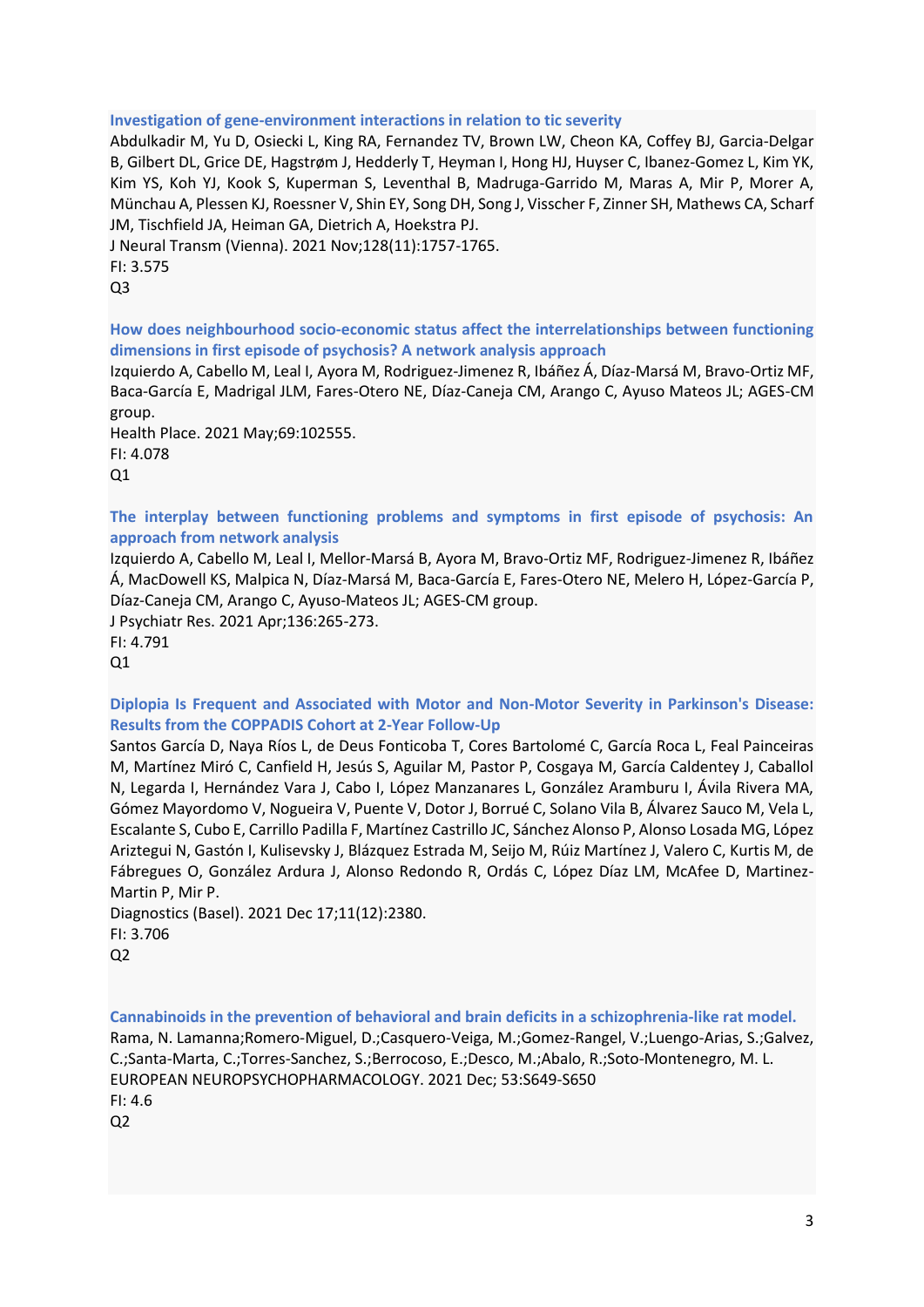**Sustained escitalopram administration affects glucose metabolism in the rat brain.** Perez-Caballero L, Soto-Montenegro ML, Desco M, Mico JA, Berrocoso E. Eur Neuropsychopharmacol. 2021 Oct;51:1-6. FI: 4.6  $Q<sub>2</sub>$ 

**Exploratory study of the long-term footprint of deep brain stimulation on brain metabolism and neuroplasticity in an animal model of obesity**

Casquero-Veiga M, Bueno-Fernandez C, Romero-Miguel D, Lamanna-Rama N, Nacher J, Desco M, Soto-Montenegro ML.

Sci Rep. 2021 Mar 10;11(1):5580. FI: 4.38  $Q1$ 

**Cardiorespiratory fitness in children with overweight/obesity: Insights into the molecular mechanisms**

Plaza-Florido A, Altmäe S, Esteban FJ, Löf M, Radom-Aizik S, Ortega FB. Scand J Med Sci Sports. 2021 Nov;31(11):2083-2091. FI: 4.221 Q1

**N-acetylcysteine supplement during pregnancy may prevent some of the behavioral and neuroanatomical deficits in a schizophrenia-like rat model**

Romero-Miguel D.,Lamanna-Rama N.,Casquero-Veiga M.,Torres-Sanchez S.,Gomez-Rangel V, Gonzalez-Cediel P.;Galvez C.;Santa-Marta C.;Berrocoso E.;Desco M.; Abalo R; Soto-Montenegro ML [EUROPEAN NEUROPSYCHOPHARMACOLOGY.](javascript:void(0)) Dec 2021; 53:S183-S184.

FI: 4.6  $Q<sub>2</sub>$ 

**The Use of Lower or Higher Than Recommended Doses of Folic Acid Supplements during Pregnancy Is Associated with Child Attentional Dysfunction at 4-5 Years of Age in the INMA Project**

Compañ Gabucio LM, García de la Hera M, Torres Collado L, Fernández-Somoano A, Tardón A, Guxens M, Vrijheid M, Rebagliato M, Murcia M, Ibarluzea J, Martí I, Vioque J. Nutrients. 2021 Jan 23;13(2):327. FI: 5.719  $O<sub>1</sub>$ 

**The Role of Premorbid IQ and Age of Onset as Useful Predictors of Clinical, Functional Outcomes, and Recovery of Individuals with a First Episode of Psychosis**

Molina-García M, Fraguas D, Del Rey-Mejías Á, Mezquida G, Sánchez-Torres AM, Amoretti S, Lobo A, González-Pinto A, Andreu-Bernabeu Á, Corripio I, Vieta E, Baeza I, Mané A, Cuesta M, de la Serna E, Payá B, Zorrilla I, Arango C, Bernardo M, Rapado-Castro M, Parellada M. J Clin Med. 2021 Jun 2;10(11):2474.

FI: 4.242 Q1

**Understanding the Influence of Personality Traits on Risk of Suicidal Behaviour in Schizophrenia Spectrum Disorders: A Systematic Review**

Canal-Rivero M,Ayesa-Arriola R,Setién-Suero E,Crespo-Facorro B, Arango C, Dutta R,Lopez-Morinigo JD J Clin Med. 2021 Oct 8;10(19):4604.

FI: 4.242  $Q1$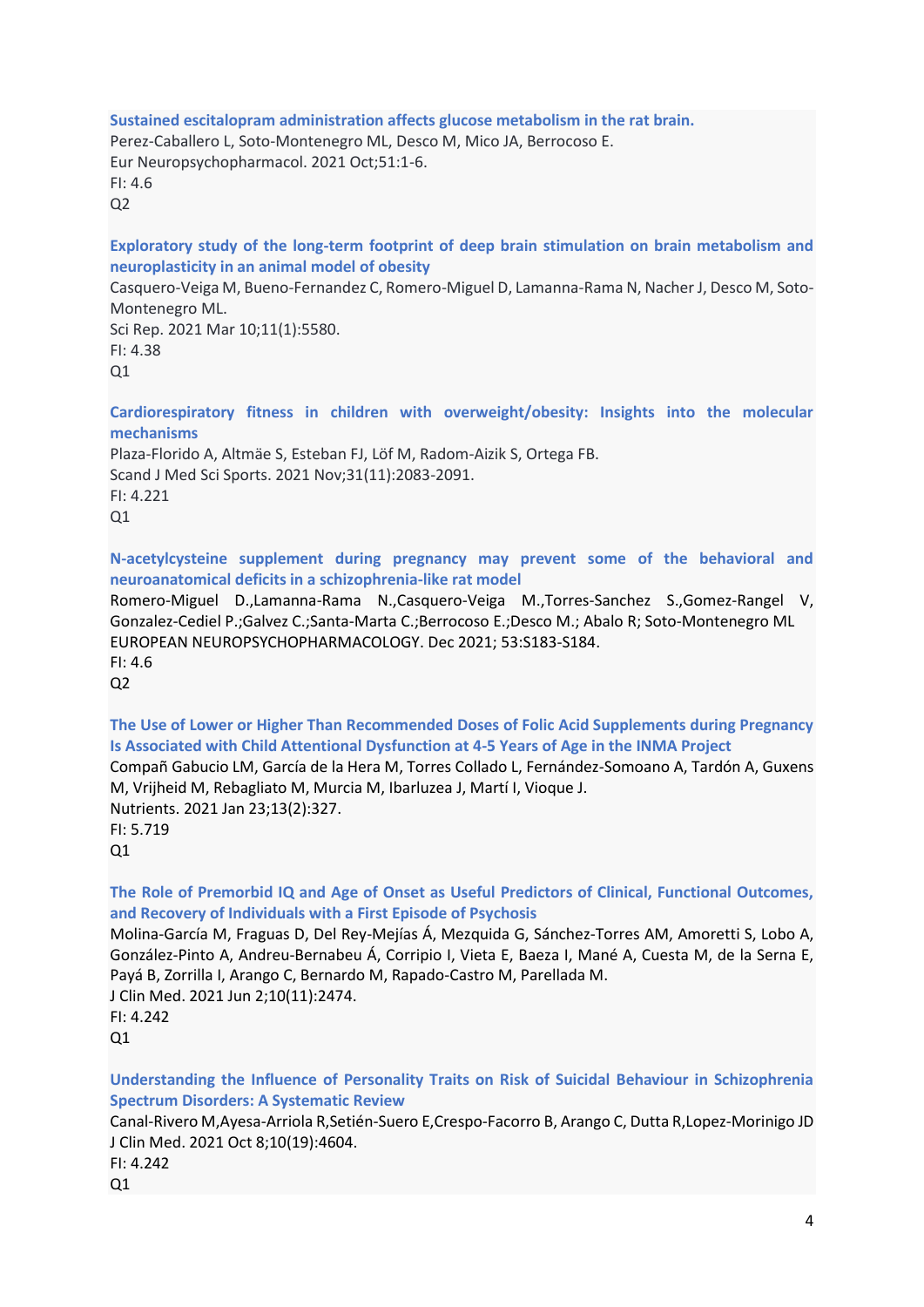#### **Quality of care in psychiatry is related to research activity**

de Arriba-Enriquez J, Sanz-Casado E, Vieta E, Rapado-Castro M, Arango C. Eur Psychiatry. 2021 Mar 4;64(1):e53. FI: 5.361 Q1

**Hepatitis C eradication improves cognitive function in patients with or without cirrhosis: A prospective real-life study**

Ibáñez-Samaniego L, Rapado-Castro M, Cabrero L, Navarrete C, García-Mulas S, Ahumada A, Marquez L, Pérez MD, Rincon D, Bañares R, Garcia-Martinez R.

Eur J Neurol. 2022 Feb;29(2):400-412. FI: 6.089

Q1

**Cognitive functioning throughout adulthood and illness stages in individuals with psychotic disorders and their unaffected siblings**

Velthorst E, Mollon J, Murray RM, de Haan L, Germeys IM, Glahn DC, Arango C, van der Ven E, Di Forti M, Bernardo M, Guloksuz S, Delespaul P, Mezquida G, Amoretti S, Bobes J, Saiz PA, García-Portilla MP, Santos JL, Jiménez-López E, Sanjuan J, Aguilar EJ, Arrojo M, Carracedo A, López G, González-Peñas J, Parellada M, Atbaşoğlu C, Saka MC, Üçok A, Alptekin K, Akdede B, Binbay T, Altınyazar V, Ulaş H, Yalınçetin B, Gümüş-Akay G, Beyaz BC, Soygür H, Cankurtaran EŞ, Kaymak SU, Maric NP, Mihaljevic MM, Petrovic SA, Mirjanic T, Del-Ben CM, Ferraro L, Gayer-Anderson C, Jones PB, Jongsma HE, Kirkbride JB, La Cascia C, Lasalvia A, Tosato S, Llorca PM, Menezes PR, Morgan C, Quattrone D, Menchetti M, Selten JP, Szöke A, Tarricone I, Tortelli A, McGuire P, Valmaggia L, Kempton MJ, van der Gaag M, Riecher-Rössler A, Bressan RA, Barrantes-Vidal N, Nelson B, McGorry P, Pantelis C, Krebs MO, Ruhrmann S, Sachs G, Rutten BPF, van Os J, Alizadeh BZ, van Amelsvoort T, Bartels-Velthuis AA, Bruggeman R, van Beveren NJ, Luykx JJ, Cahn W, Simons CJP, Kahn RS, Schirmbeck F, van Winkel R; EU-GEI High Risk Study, Reichenberg A.

Mol Psychiatry. 2021 Aug;26(8):4529-4543. FI: 15.992 Q1

**The search for an autoimmune origin of psychotic disorders: Prevalence of autoantibodies against hippocampus antigens, glutamic acid decarboxylase and nuclear antigens**

Hoffmann C, Zong S, Mané-Damas M, Stevens J, Malyavantham K, Küçükali Cİ, Tüzün E, De Hert M, van Beveren NJM, González-Vioque E, Arango C, Damoiseaux JGMC, Rutten BP, Molenaar PC, Losen M, Martinez-Martinez P.

Schizophr Res. 2021 Feb;228:462-471. FI: 4.939 Q1

**Serum lipid profile among sporadic and familial forms of Parkinson's disease**

Macías-García D, Periñán MT, Muñoz-Delgado L, Jimenez-Jaraba MV, Labrador-Espinosa MÁ, Jesús S, Buiza-Rueda D, Méndez-Del Barrio C, Adarmes-Gómez A, Gómez-Garre P, Mir P. NPJ Parkinsons Dis. 2021 Jul 16;7(1):59. FI: 8.651 Q1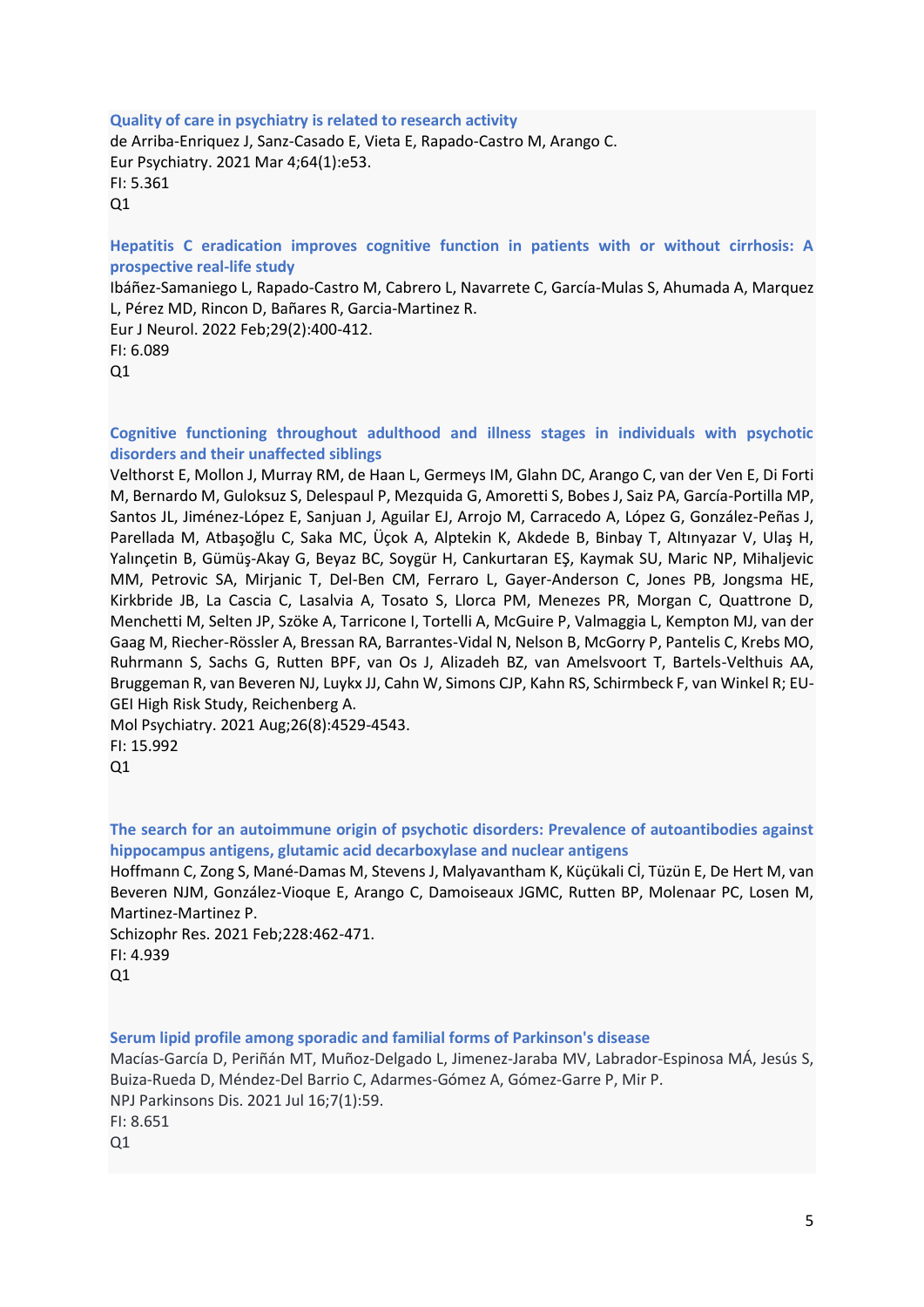#### **Childhood maltreatment disrupts HPA-axis activity under basal and stress conditions in a doseresponse relationship in children and adolescents**

Marques-Feixa L, Palma-Gudiel H, Romero S, Moya-Higueras J, Rapado-Castro M, Castro-Quintas Á, Zorrilla I, José Muñoz M, Ramírez M, Mayoral M, Mas A, José Lobato M, Blasco-Fontecilla H, Fañanás L; EPI-Young Stress GROUP.

Psychol Med. 2021 Jul 16:1-14. FI: 7.723  $O<sub>1</sub>$ 

#### **Characterisation of the clinical phenotype in Phelan-McDermid syndrome**

Burdeus-Olavarrieta M, San José-Cáceres A, García-Alcón A, González-Peñas J, Hernández-Jusdado P, Parellada-Redondo M.J Neurodev Disord. 2021 Jul 10;13(1):26. FI: 4.025

 $Q<sub>2</sub>$ 

**Physical fitness, hippocampal functional connectivity and academic performance in children with overweight/obesity: The ActiveBrains project**

Esteban-Cornejo I, Stillman CM, Rodriguez-Ayllon M, Kramer AF, Hillman CH, Catena A, Erickson KI, Ortega FB.

Brain Behav Immun. 2021 Jan;91:284-295. FI: 7.217 Q1

**Sex Differences in Lifespan Trajectories and Variability of Human Sulcal and Gyral Morphology** Díaz-Caneja CM, Alloza C, Gordaliza PM, Fernández-Pena A, de Hoyos L, Santonja J, Buimer EEL, van Haren NEM, Cahn W, Arango C, Kahn RS, Hulshoff Pol HE, Schnack HG, Janssen J. Cereb Cortex. 2021 Oct 1;31(11):5107-5120. FI: 5.357  $O<sub>1</sub>$ 

**Peripheral Immune Profile and Neutrophil-to-Lymphocyte Ratio in Parkinson's Disease** Muñoz-Delgado L, Macías-García D, Jesús S, Martín-Rodríguez JF, Labrador-Espinosa MÁ, Jiménez-Jaraba MV, Adarmes-Gómez A, Carrillo F, Mir P. Mov Disord. 2021 Oct;36(10):2426-2430. FI: 10.338  $O<sub>1</sub>$ 

**Theory of mind performance and prefrontal connectivity in adolescents at clinical high risk for psychosis**

Ilzarbe D, Baeza I, de la Serna E, Fortea A, Valli I, Puig O, Masias M, Borras R, Pariente JC, Dolz M, Castro-Fornieles J, Sugranyes G. Dev Cogn Neurosci. 2021 Apr;48:100940. FI: 6.464

 $Q1$ 

**Dietary inflammatory index of mothers during pregnancy and Attention Deficit-Hyperactivity Disorder symptoms in the child at preschool age: a prospective investigation in the INMA and RHEA cohorts**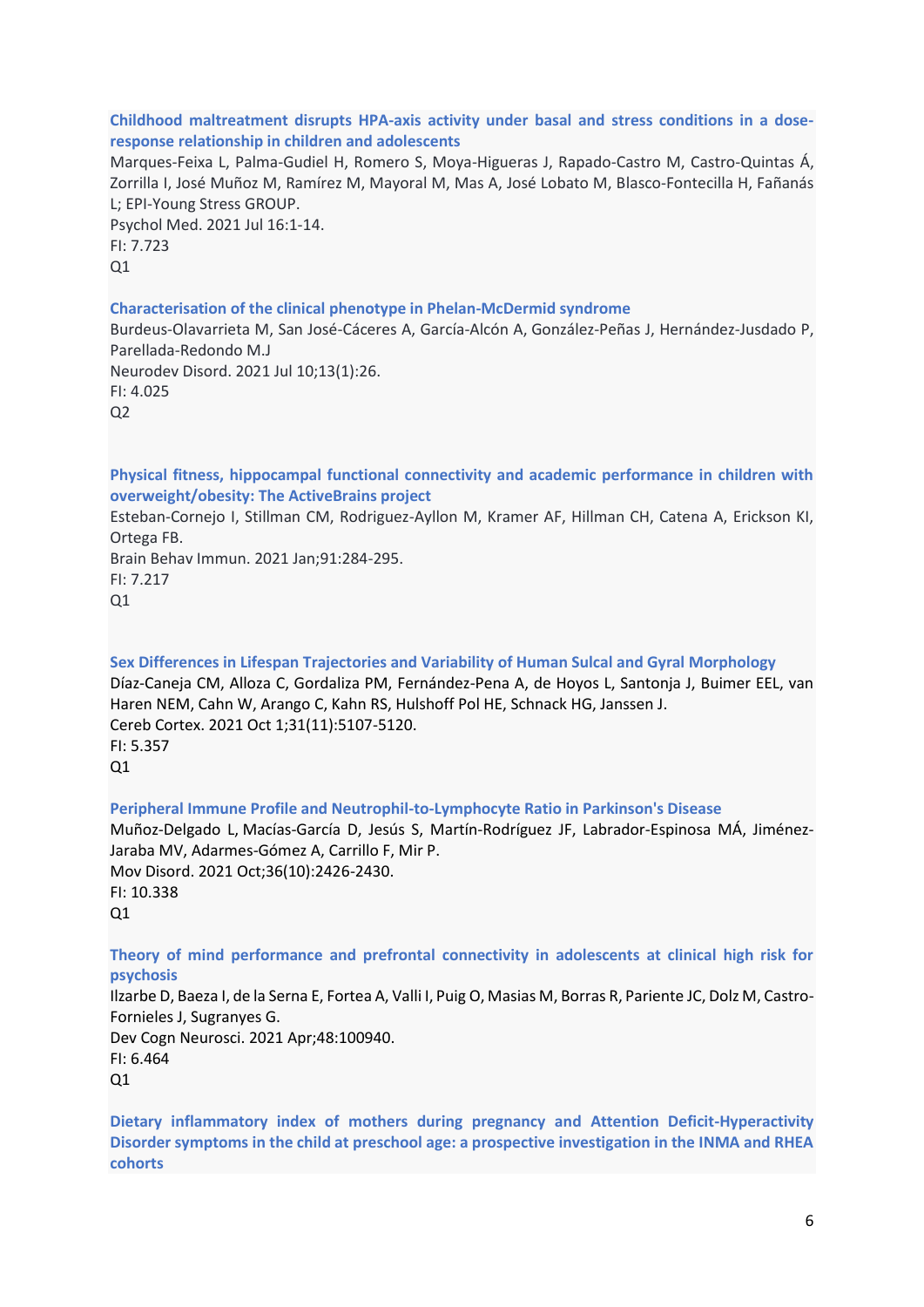Lertxundi N, Molinuevo A, Valvi D, Gorostiaga A, Balluerka N, Shivappa N, Hebert J, Navarrete-Muñoz EM, Vioque J, Tardón A, Vrijheid M, Roumeliotaki T, Koutra K, Chatzi L, Ibarluzea J. Eur Child Adolesc Psychiatry. 2022 Apr;31(4):615-624. FI: 4.785 Q1

**Examining the association between exposome score for schizophrenia and functioning in schizophrenia, siblings, and healthy controls: Results from the EUGEI study**

Erzin G, Pries LK, van Os J, Fusar-Poli L, Delespaul P, Kenis G, Luykx JJ, Lin BD, Richards AL, Akdede B, Binbay T, Altınyazar V, Yalınçetin B, Gümüş-Akay G, Cihan B, Soygür H, Ulaş H, Cankurtaran EŞ, Kaymak SU, Mihaljevic MM, Andric-Petrovic S, Mirjanic T, Bernardo M, Mezquida G, Amoretti S, Bobes J, Saiz PA, García-Portilla MP, Sanjuan J, Aguilar EJ, Santos JL, Jiménez-López E, Arrojo M, Carracedo A, López G, González-Peñas J, Parellada M, Maric NP, Atbaşoğlu C, Ucok A, Alptekin K, Saka MC; Genetic Risk and Outcome of Psychosis (GROUP) investigators, Arango C, O'Donovan MC, Rutten BPF, Guloksuz S. Eur Psychiatry. 2021 Mar 19;64(1):e25.

FI: 5.361

 $O<sub>1</sub>$ 

**In vivo cholinergic basal forebrain degeneration and cognition in Parkinson's disease: Imaging results from the COPPADIS study**

Levin F, Jelistratova I, Betthauser TJ, Okonkwo O, Johnson SC, Teipel SJ, Grothe MJ. Alzheimers Res Ther. 2021 Oct 21;13(1):178. FI: 4.891  $Q1$ 

**Perceived major experiences of discrimination, ethnic group, and risk of psychosis in a six-country case-control study**

Misra S, Gelaye B, Williams DR, Koenen KC, Borba CPC, Quattrone D, Di Forti M, Tripoli G, La Cascia C, La Barbera D, Ferraro L, Tarricone I, Berardi D, Lasalvia A, Tosato S, Szöke A, Llorca PM, Arango C, Tortelli A, de Haan L, Velthorst E, Bobes J, Bernardo M, Sanjuán J, Santos JL, Arrojo M, Del-Ben CM, Menezes PR, Selten JP, Jones PB, Jongsma HE, Kirkbride JB, Rutten BPF, van Os J, Murray RM, Gayer-Anderson C, Morgan C.

Psychol Med. 2021 Mar 2:1-9. FI: 7.723  $Q1$ 

**Increased Stroke Risk in Patients with Parkinson's Disease with LRRK2 Mutations**

Macías-García D, Periñán MT, Muñoz-Delgado L, Jesús S, Jimenez-Jaraba MV, Buiza-Rueda D, Bonilla-Toribio M, Adarmes-Gómez A, Carrillo F, Gómez-Garre P, Mir P. Mov Disord. 2022 Jan;37(1):225-227. FI: 10.338  $O<sub>1</sub>$ 

**Association Between Specific Childhood Adversities and Symptom Dimensions in People With Psychosis: Systematic Review and Meta-Analysis**

Alameda L, Christy A, Rodriguez V, Salazar de Pablo G, Thrush M, Shen Y, Alameda B, Spinazzola E, Iacoponi E, Trotta G, Carr E, Ruiz Veguilla M, Aas M, Morgan C, Murray RM. Schizophr Bull. 2021 Jul 8;47(4):975-985. FI: 9.306 Q1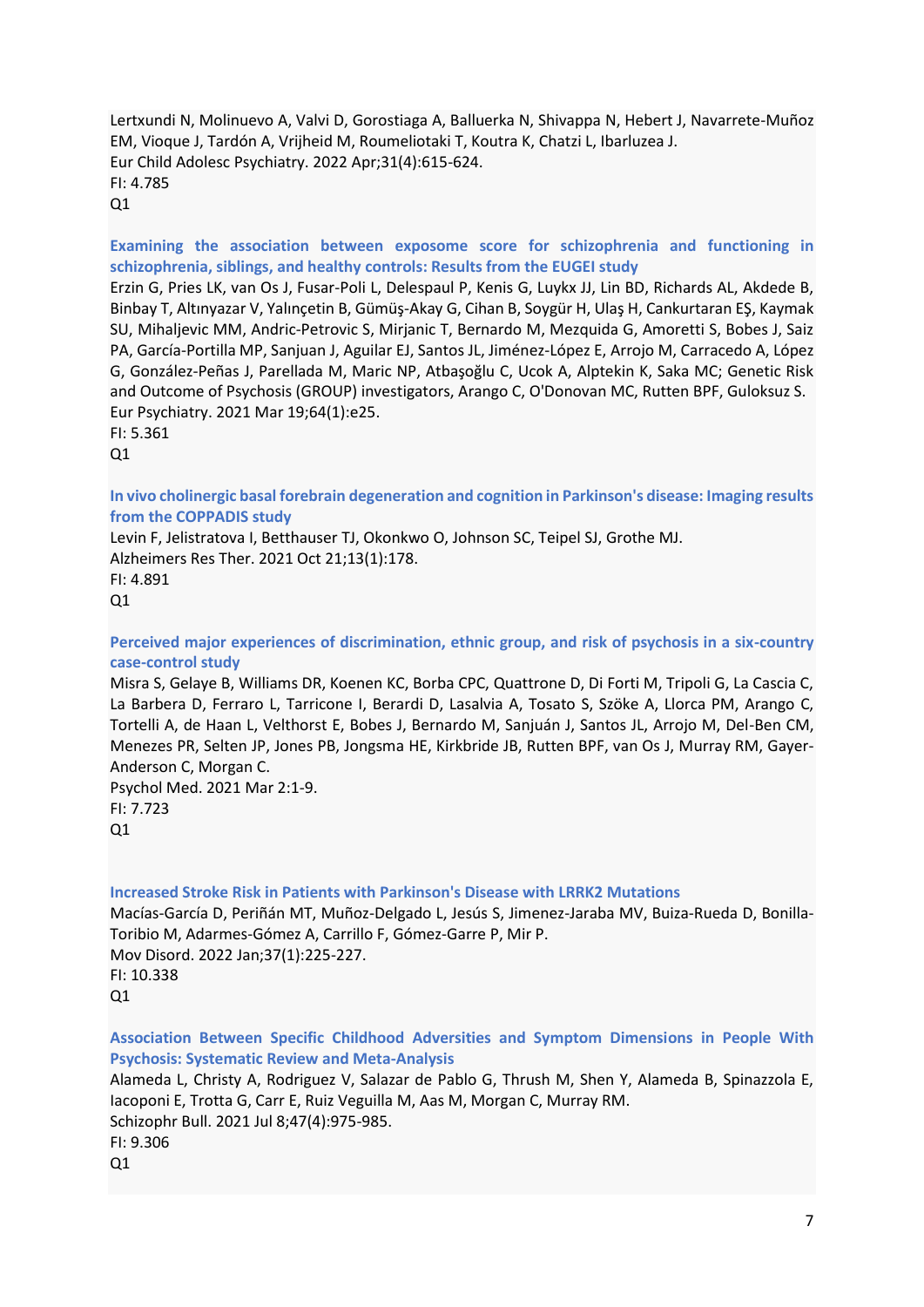#### **Genetic underpinnings of sociability in the general population**

Bralten J, Mota NR, Klemann CJHM, De Witte W, Laing E, Collier DA, de Kluiver H, Bauduin SEEC, Arango C, Ayuso-Mateos JL, Fabbri C, Kas MJ, van der Wee N, Penninx BWJH, Serretti A, Franke B, Poelmans G.

Neuropsychopharmacology. 2021 Aug;46(9):1627-1634. FI: 7.855  $O<sub>1</sub>$ 

**The role of depression in the prediction of a "late" remission in first-episode psychosis: An analysis of the OPTiMiSE study**

Fraguas D, Díaz-Caneja CM, Pina-Camacho L, Winter van Rossum I, Baandrup L, Sommer IE, Glenthøj B, Kahn RS, Leucht S, Arango C.

Schizophr Res. 2021 May;231:100-107. FI: 4.939 Q1

**3D Printing of Diffuse Low-Grade Gliomas Involving Eloquent Cortical Areas and Subcortical Functional Pathways: Technical Note**

Gomez-Feria J, Narros JL, Ciriza GG, Roldan-Lora F, Schrader IM, Martin-Rodríguez JF, Mir P. World Neurosurg. 2021 Mar;147:164-171.e4.

FI: 2.104 Q4

**Electroconvulsive seizures protect against methamphetamine-induced inhibition of neurogenesis in the rat hippocampus**

García-Cabrerizo R, Bis-Humbert C, García-Fuster MJ. Neurotoxicology. 2021 Sep;86:185-191. FI: 4.294 Q2

**The pediatric psychopharmacology of autism spectrum disorder: A systematic review - Part I: The past and the present**

Persico AM, Ricciardello A, Lamberti M, Turriziani L, Cucinotta F, Brogna C, Vitiello B, Arango C. Prog Neuropsychopharmacol Biol Psychiatry. 2021 Aug 30;110:110326.  $FI: 5.067$  $O<sub>1</sub>$ 

**Teaching Video NeuroImage: Clues in Myoclonus Evaluation When to Consider Sialidosis** Vélez Gómez B, Jesús S, Macias-Garcia D, Lechon B, Mir P. Neurology. 2021 Nov 16;97(20):e2052-e2053. FI: 9.91 Q1

**Building up resilience in an uncertain world: mental health challenges in the aftermath of the first modern pandemic** Rapado-Castro M, Arango C. Eur Arch Psychiatry Clin Neurosci. 2021 Sep;271(6):1001-1003. FI: 5.276  $O<sub>1</sub>$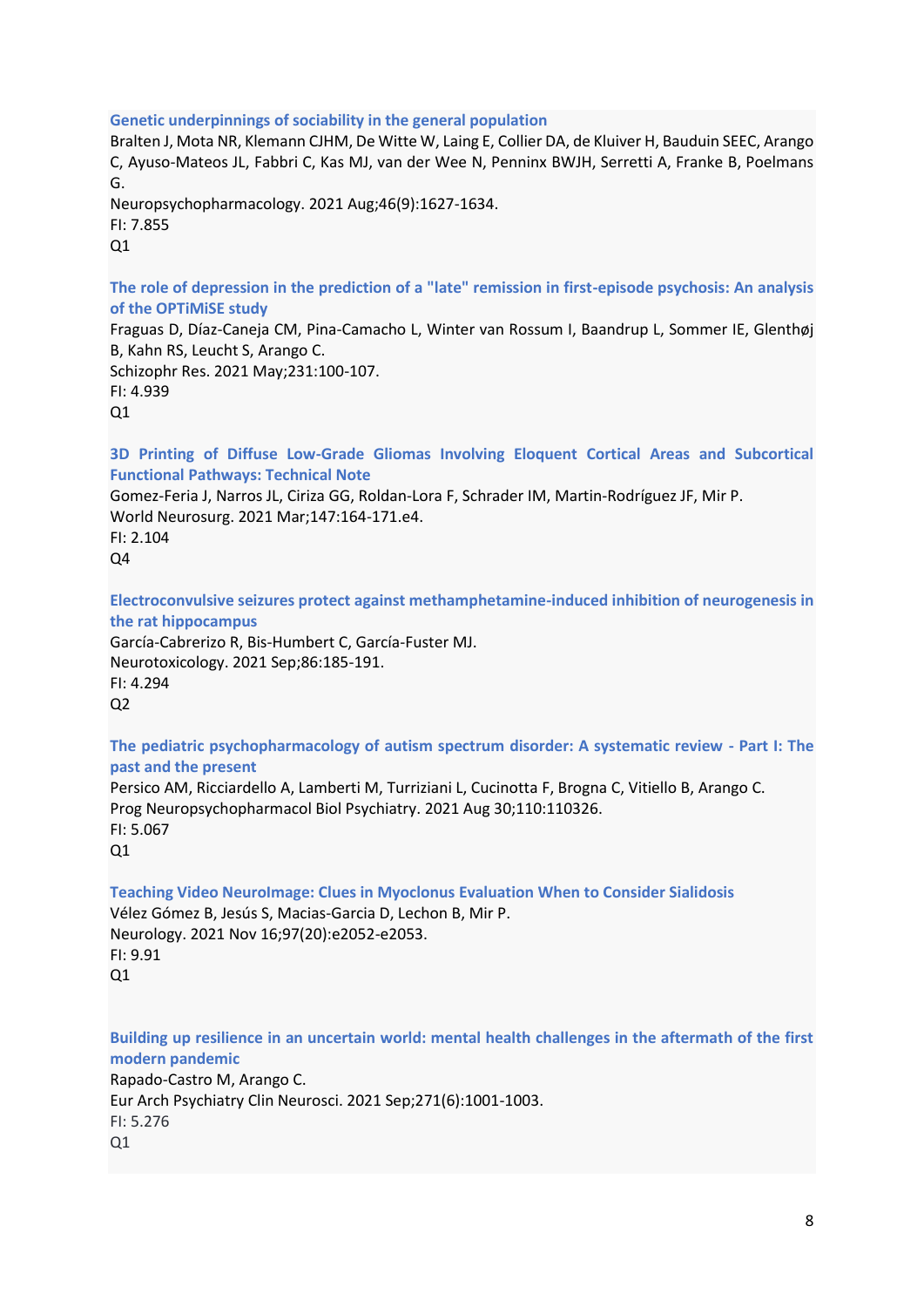#### **Identification and management of cardiometabolic risk in subjects with schizophrenia spectrum disorders: A Delphi expert consensus study**

Galderisi, Silvana;De Hert, Marc;Del Prato, Stefano;Fagiolini, Andrea;Gorwood, Philip;Leucht, Stefan;Maggioni, Aldo Pietro;Mucci, Armida;Arango, Celso. Eur Psychiatry. 2021;64(1):e7;PII S0924933820001157. FI: 5.361

 $Q1$ 

## **Methodologic and Reporting Issues in Published Meta-analysis-Reply**

Fraguas D, Díaz-Caneja CM, Arango C. JAMA Pediatr. 2021 Jun 1;175(6):644-645. FI: 16.193  $O<sub>1</sub>$ 

**Effect of disease related biases on the subjective assessment of social functioning in Alzheimer's disease and schizophrenia patients**

Jongs N, Penninx B, Arango C, Ayuso-Mateos JL, van der Wee N, Rossum IW, Saris IMJ, van Echteld A, Koops S, Bilderbeck AC, Raslescu A, Dawson GR, Sommer B, Marston H, Vorstman JA, Eijkemans MJ, Kas MJ.

J Psychiatr Res. 2022 Jan;145:302-308. FI: 4.791  $Q<sub>2</sub>$ 

## **Therapeutic and preventive efficacy of mangiferin in an experimental model of schizophrenia**

Garcia Partida, J. A.;Torres-Sanchez, S.;Soto-Montenegro, M. L.;Romero-Miguel, D.;Lamanna-Rama, N.;Fernandez-Ponce, M. T.;Casas, L.;Mantell, C.;Mico, J. A.;Berrocoso, E.

[EUROPEAN NEUROPSYCHOPHARMACOLOGY.](javascript:void(0)) Dec 2021; 53:S109-S109.

FI: 4.6 Q2

## **Pre and postnatal exposure to mercury and respiratory health in preschool children from the Spanish INMA Birth Cohort Study**

Carrasco P, Estarlich M, Iñiguez C, Ferrero A, Murcia M, Esplugues A, Vioque J, Marina LS, Zabaleta C, Iriarte G, Fernández-Somoano A, Tardon A, Vrijheid M, Sunyer J, Ballester F, Llop S. Sci Total Environ. 2021 Aug 15;782:146654. FI: 7.963

 $Q1$ 

## **Implementing Precision Psychiatry: A Systematic Review of Individualized Prediction Models for Clinical Practice**

Salazar de Pablo G, Studerus E, Vaquerizo-Serrano J, Irving J, Catalan A, Oliver D, Baldwin H, Danese A, Fazel S, Steyerberg EW, Stahl D, Fusar-Poli P.

Schizophr Bull. 2021 Mar 16;47(2):284-297. FI: 9.306 Q1

## **The longitudinal effect of antipsychotic burden on psychosocial functioning in first-episode psychosis patients: the role of verbal memory**

Ballesteros A, Sánchez Torres AM, López-Ilundáin J, Mezquida G, Lobo A, González-Pinto A, Pina-Camacho L, Corripio I, Vieta E, de la Serna E, Mané A, Bioque M, Moreno-Izco L, Espliego A, Lorente-Omeñaca R, Amoretti S, Bernardo M, Cuesta MJ; PEPs Group.

Psychol Med. 2020 Apr 24:1-10.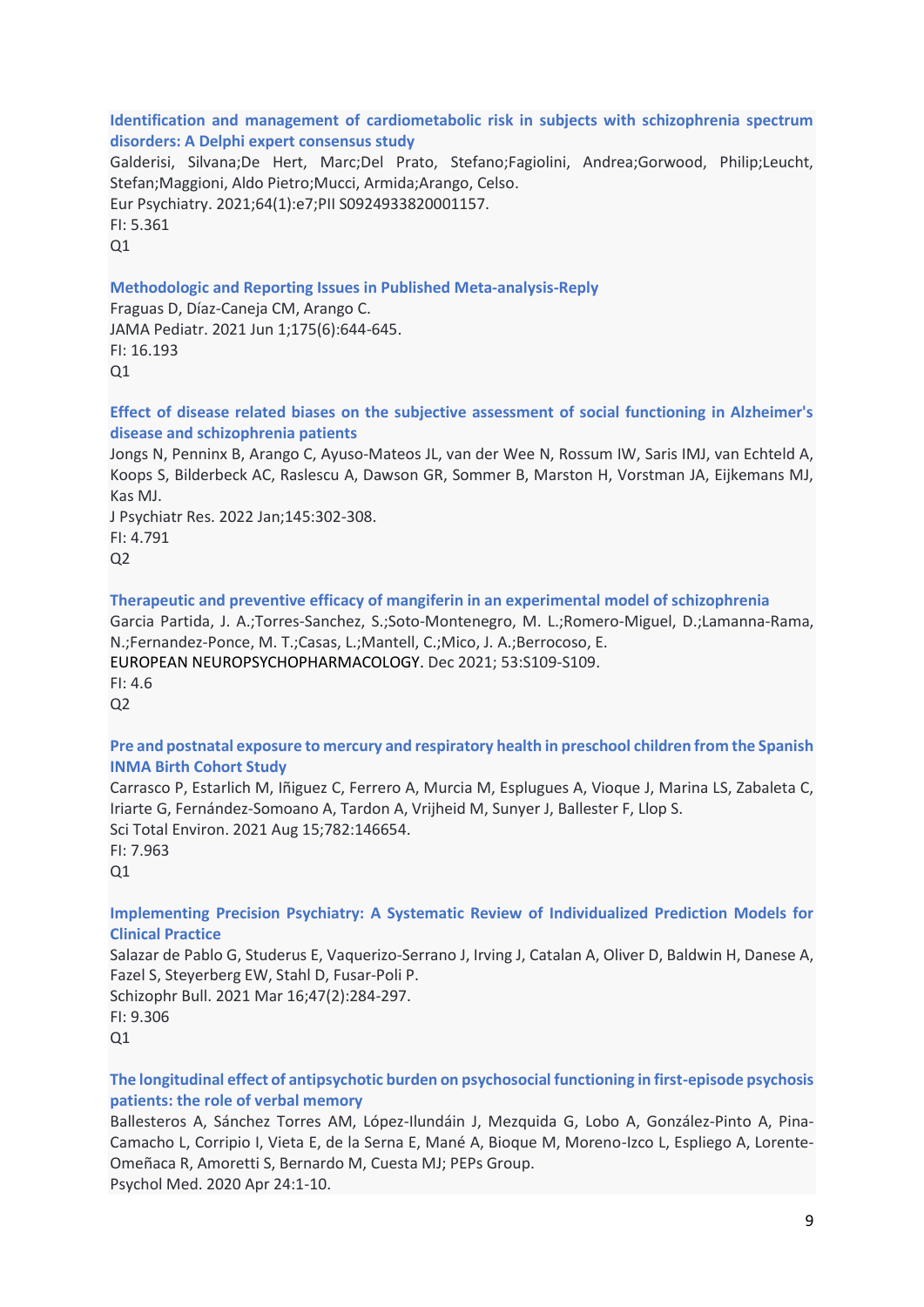FI: 7.723  $O<sub>1</sub>$ 

# **Maternal Perfluoroalkyl Substances, Thyroid Hormones, and DIO Genes: A Spanish Cross-sectional Study**

Sarzo B, Ballesteros V, Iñiguez C, Manzano-Salgado CB, Casas M, Llop S, Murcia M, Guxens M, Vrijheid M, Marina LS, Schettgen T, Espada M, Irizar A, Fernandez-Jimenez N, Ballester F, Lopez-Espinosa MJ. Environ Sci Technol. 2021 Jul 27;55(16):11144-11154 FI: 9.028  $O<sub>1</sub>$ 

**Exposure to metals and metalloids among pregnant women from Spain: Levels and associated factors**

Lozano M, Murcia M, Soler-Blasco R, Casas M, Zubero B, Riutort-Mayol G, Gil F, Olmedo P, Grimalt JO, Amorós R, Lertxundi A, Vrijheid M, Ballester F, Llop S. Chemosphere. 2021 Aug;286(Pt 2):131809. FI: 7.086  $Q1$ 

**Dose-dependent opposite effects of nortriptyline on affective-like behavior in adolescent rats: Comparison with adult rats**

Bis-Humbert C, García-Cabrerizo R, García-Fuster MJ. Eur J Pharmacol. 2021 Nov 5;910:174465. FI: 4.432  $Q<sub>2</sub>$ 

# **Longitudinal outcome of attenuated positive symptoms, negative symptoms, functioning and remission in people at clinical high risk for psychosis: a meta-analysis**

**Salazar de Pablo G**, Besana F, Arienti V, Catalan A, Vaquerizo-Serrano J, Cabras A, Pereira J, Soardo L, Coronelli F, Kaur S, da Silva J, Oliver D, Petros N, Moreno C, Gonzalez-Pinto A, Díaz-Caneja CM, Shin JI, Politi P, Solmi M, Borgatti R, Mensi MM, Arango C, Correll CU, McGuire P, Fusar-Poli P. EClinicalMedicine. 2021 Jun 16;36:100909.

#### **The Phenotype and Genotype of Congenital Myopathies Based on a Large Pediatric Cohort**

Natera-de Benito D, Ortez C, Jou C, Jimenez-Mallebrera C, Codina A, Carrera-García L, Expósito-Escudero J, Cesar S, Martorell L, Gallano P, Gonzalez-Quereda L, Cuadras D, Colomer J, Yubero D, Palau F, Nascimento A. Pediatr Neurol. 2021 Feb;115:50-65. FI: 3.372

Q1

**Primary prevention of depression: An umbrella review of controlled interventions**

Salazar de Pablo G, Solmi M, Vaquerizo-Serrano J, Radua J, Passina A, Mosillo P, Correll CU, Borgwardt S, Galderisi S, Bechdolf A, Pfennig A, Bauer M, Kessing LV, van Amelsvoort T, Nieman DH, Domschke K, Krebs MO, Sand M, Vieta E, McGuire P, Arango C, Shin JI, Fusar-Poli P. J Affect Disord. 2021 Nov 1;294:957-970. FI: 4.839  $Q1$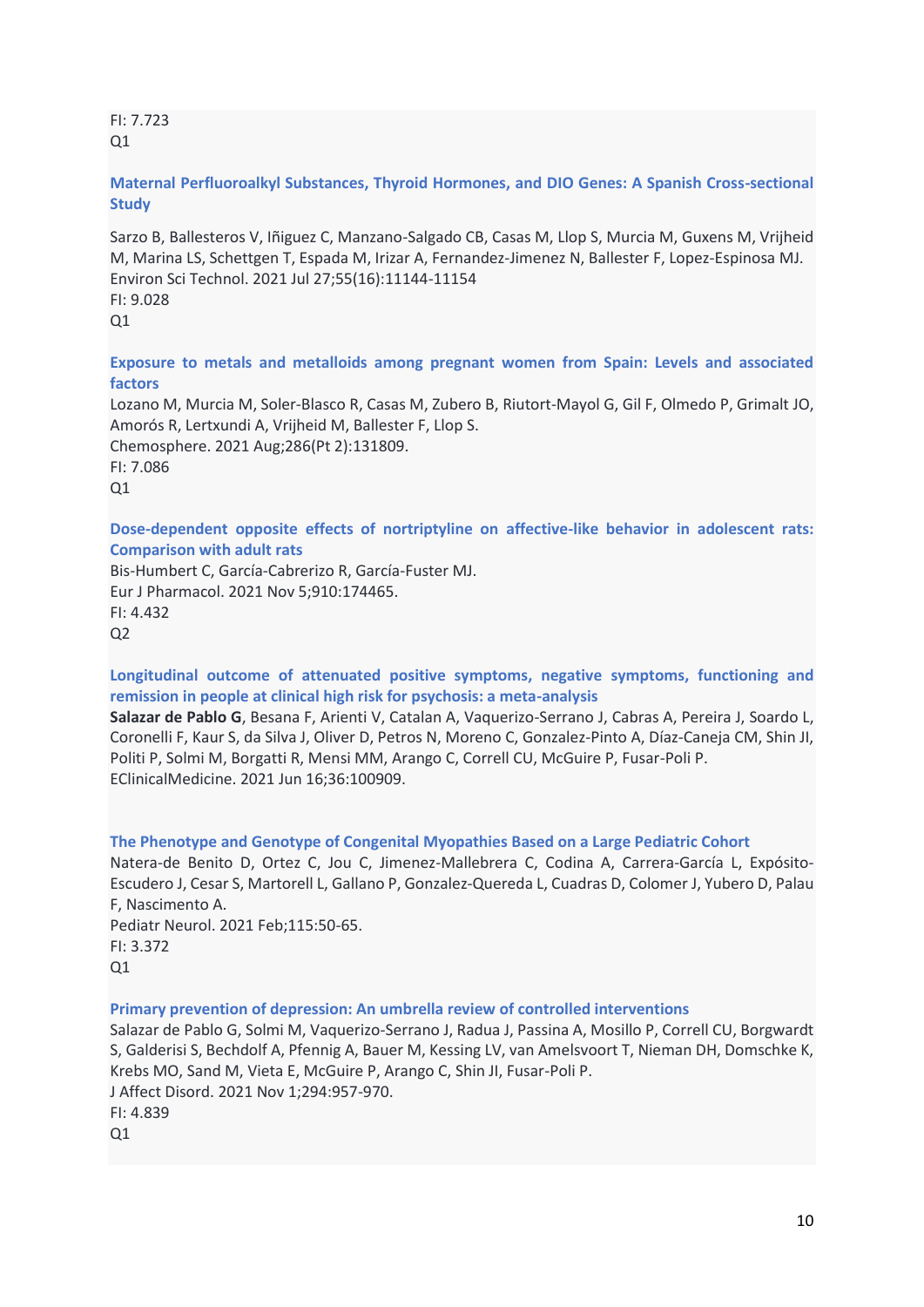#### **Sublayer- and cell-type-specific neurodegenerative transcriptional trajectories in hippocampal sclerosis**

Cid E, Marquez-Galera A, Valero M, Gal B, Medeiros DC, Navarron CM, Ballesteros-Esteban L, Reig-Viader R, Morales AV, Fernandez-Lamo I, Gomez-Dominguez D, Sato M, Hayashi Y, Bayés À, Barco A, Lopez-Atalaya JP, de la Prida LM.

Cell Rep. 2021 Jun 8;35(10):109229. FI: 9.423  $O<sub>1</sub>$ 

**Reply to: Another Vision From the Coronavirus Health Crisis in Spain: The Perspective From the Plena inclusion Developmental Disabilities Associative Movement**

Arango C.

Biol Psychiatry. 2021 Feb 15;89(4):e19-e20. FI: 13.382 Q1

**Risk and protective factors for mental disorders with onset in childhood/adolescence: An umbrella review of published meta-analyses of observational longitudinal studies**

Arango C, Dragioti E, Solmi M, Cortese S, Domschke K, Murray RM, Jones PB, Uher R, Carvalho AF, Reichenberg A, Shin JI, Andreassen OA, Correll CU, Fusar-Poli P.

World Psychiatry. 2021 Oct;20(3):417-436. FI: 8.989

 $Q1$ 

**Affective symptom dimensions in early-onset psychosis over time: a principal component factor analysis of the Young Mania Rating Scale and the Hamilton Depression Rating Scale**

Salazar de Pablo G, Moreno D, Gonzalez-Pinto A, Paya B, Castro-Fonieles J, Baeza I, Graell M, Arango C, Rapado-Castro M, Moreno C.

Eur Child Adolesc Psychiatry. 2021 May 30;doi:10.1007/s00787-021-01815-5 FI: 4.785

 $O<sub>1</sub>$ 

**Emotional regulation and psychomotor development after threatening preterm labor: a prospective study**

Campos-Berga L, Moreno-Giménez A, Sahuquillo-Leal R, Hervás D, Diago V, Navalón P, Vento M, García-Blanco A. Eur Child Adolesc Psychiatry. 2022 Mar;31(3):473-481. FI: 4.785

 $O<sub>1</sub>$ 

**Association of executive function problems and disordered eating behaviours in teens with type 1 diabetes**

Cecilia-Costa R, Hansmann M, McGill DE, Volkening LK, Laffel LM. Diabet Med. 2021 Nov;38(11):e14652. FI: 4.359  $Q<sub>2</sub>$ 

**Perfluoroalkyl substances and immune cell counts in adults from the Mid-Ohio Valley (USA)**

Lopez-Espinosa MJ, Carrizosa C, Luster MI, Margolick JB, Costa O, Leonardi GS, Fletcher T. Environ Int. 2021 Nov;156:106599.

FI: 9.621 Q1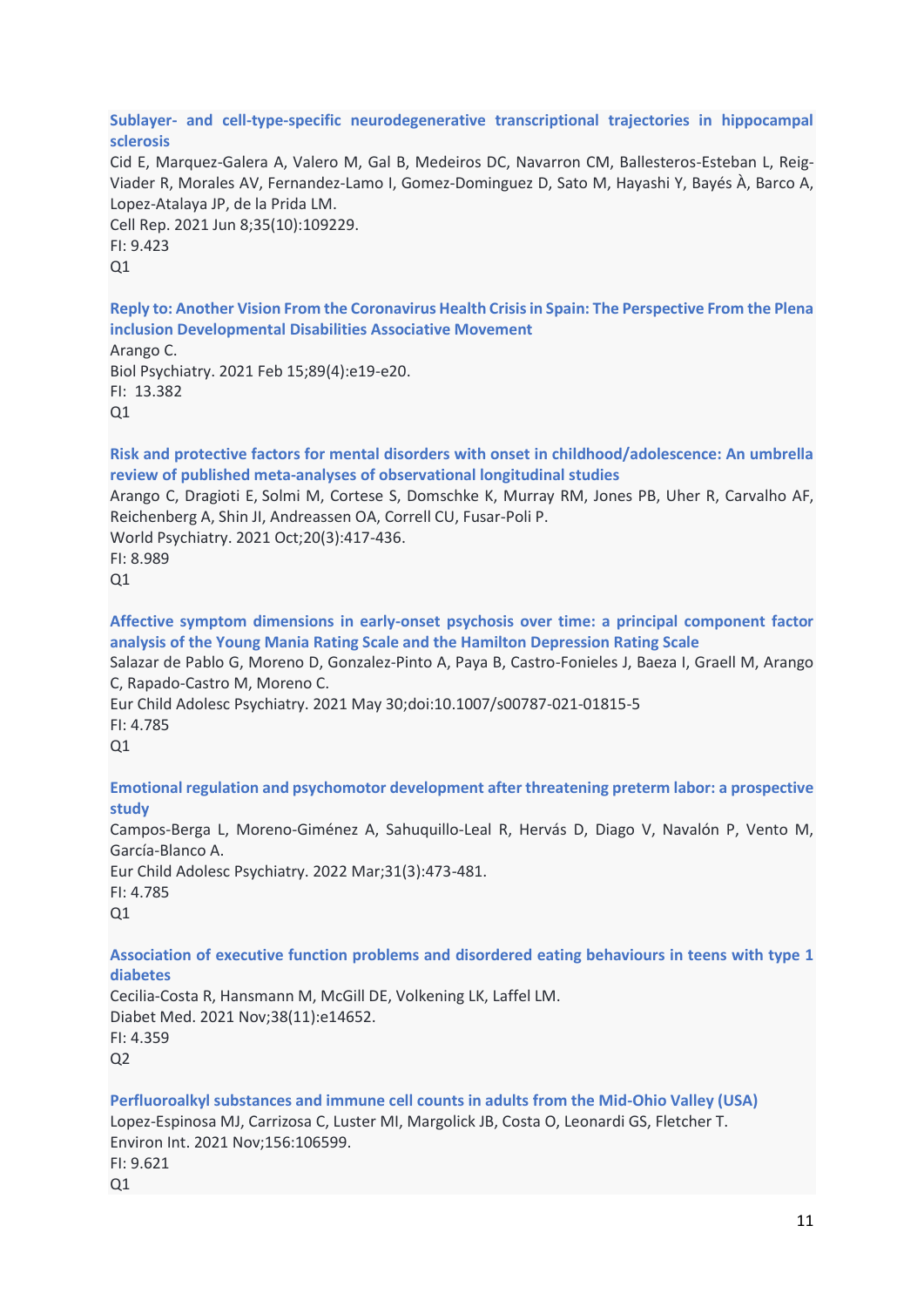# **The impact of COVID-19 lockdown on child and adolescent mental health: systematic review**

Panchal U, Salazar de Pablo G, Franco M, Moreno C, Parellada M, Arango C, Fusar-Poli P. Eur Child Adolesc Psychiatry. 2021 Aug 18:1-27. FI: 4.785

Q1

# **Drug development in ASD, an ISCTM-ECNP joint adventure**

Arango C. Eur Neuropsychopharmacol. 2021 Jul;48:1-2. FI: 4.6  $O<sub>2</sub>$ 

**Involvement of the Nucleus Incertus and Relaxin-3/RXFP3 Signaling System in Explicit and Implicit Memory**

Gil-Miravet I, Mañas-Ojeda A, Ros-Bernal F, Castillo-Gómez E, Albert-Gascó H, Gundlach AL, Olucha-Bordonau FE.

Front Neuroanat. 2021 Mar 18;15:637922. FI: 3.856

 $O<sub>2</sub>$ 

**Novel Compound Heterozygous Mutation in TRAPPC9 Gene: The Relevance of Whole Genome Sequencing**

Alvarez-Mora MI, Corominas J, Gilissen C, Sanchez A, Madrigal I, Rodriguez-Revenga L. Genes (Basel). 2021 Apr 12;12(4):557. FI: 4.096  $Q<sub>2</sub>$ 

## **Online interventions for cannabis use among adolescents and young adults: Systematic review and meta-analysis**

Beneria A, Santesteban-Echarri O, Daigre C, Tremain H, Ramos-Quiroga JA, McGorry PD, Alvarez-Jimenez M. Early Interv Psychiatry. 2021 Aug 31.doi: 10.1111/eip.13226  $FI: 2.732$ 

 $O<sub>3</sub>$ 

# **Relaxin-3 Innervation From the Nucleus Incertus to the Parahippocampal Cortex of the Rat**

García-Díaz C, Gil-Miravet I, Albert-Gasco H, Mañas-Ojeda A, Ros-Bernal F, Castillo-Gómez E, Gundlach AL, Olucha-Bordonau FE. Front Neuroanat. 2021 Jun 22;15:674649.

FI: 3.856  $Q<sub>2</sub>$ 

**Antidepressant-like effects of cannabidiol in a rat model of early-life stress with or without adolescent cocaine exposure**

Bis-Humbert C, García-Cabrerizo R, García-Fuster MJ. Pharmacol Rep. 2021 Aug;73(4):1195-1202. FI: 3.027 Q3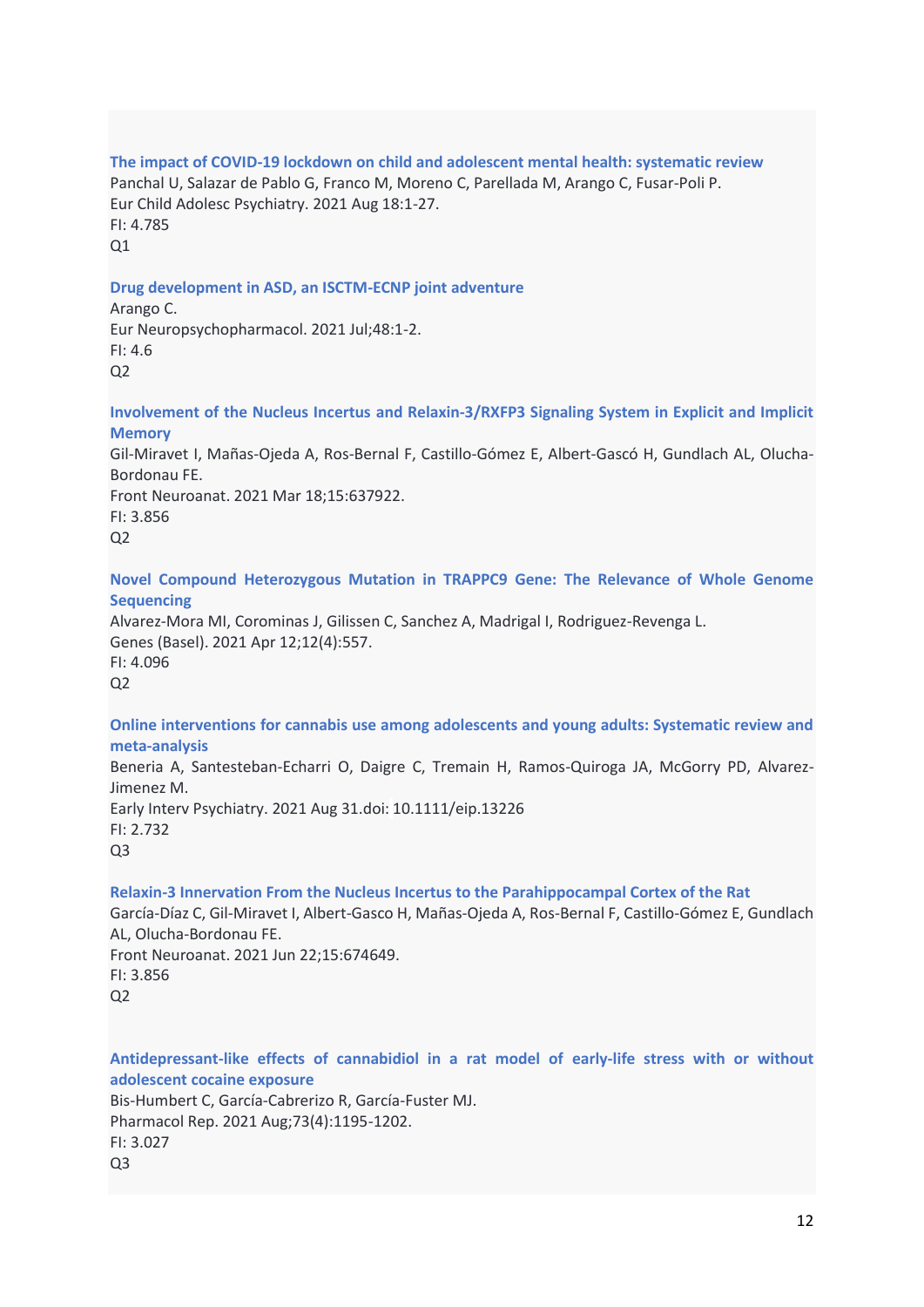## **Relationships between social withdrawal and facial emotion recognition in neuropsychiatric disorders**

de la Torre-Luque A, Viera-Campos A, Bilderbeck AC, Carreras MT, Vivancos J, Diaz-Caneja CM, Aghajani M, Saris IMJ, Raslescu A, Malik A, Clark J, Penninx BWJH, van der Wee N, Rossum IW, Sommer B, Marston H, Dawson GR, Kas MJ, Ayuso-Mateos JL, Arango C.

Prog Neuropsychopharmacol Biol Psychiatry. 2022 Mar 8;113:110463.

FI: 5.067

 $O<sub>1</sub>$ 

## **Prenatal perfluoroalkyl substance exposure and neuropsychological development throughout childhood: The INMA Project**

Carrizosa C, Murcia M, Ballesteros V, Costa O, Manzano-Salgado CB, Ibarluzea J, Iñiguez C, Casas M, Andiarena A, Llop S, Lertxundi A, Schettgen T, Sunyer J, Ballester F, Vrijheid M, Lopez-Espinosa MJ. J Hazard Mater. 2021 Aug 15;416:125185.

FI: 10.588  $O<sub>1</sub>$ 

## **Age at onset of mental disorders worldwide: large-scale meta-analysis of 192 epidemiological studies**

Solmi M, Radua J, Olivola M, Croce E, Soardo L, Salazar de Pablo G, Il Shin J, Kirkbride JB, Jones P, Kim JH, Kim JY, Carvalho AF, Seeman MV, Correll CU, Fusar-Poli P. Mol Psychiatry. 2022 Jan;27(1):281-295.

FI: 15.992 Q1

**Integrative DNA Methylation and Gene Expression Analysis of Cognitive Behavioral Therapy Response in Children and Adolescents with Obsessive-Compulsive Disorder; a Pilot Study** Rodriguez N,Martinez-Pinteño A,Blázquez A, Ortiz AE, Moreno E, Gassó P, Lafuente A, Lazaro L, Mas S. Pharmgenomics Pers Med. 2021 Jun 29;14:757-766. FI: 3.912  $O<sub>2</sub>$ 

# **Recent stressful life events and stress sensitivity in children and adolescents at clinical risk for psychosis**

Muñoz-Samons D, Tor J, Rodríguez-Pascual M, Álvarez-Subiela X, Sugranyes G, de la Serna E, Puig O, Dolz M, Baeza I. Psychiatry Res. 2021 Sep;303:114017. FI: 3.222  $O<sub>2</sub>$ 

#### **Detection of Early Warning Signs in Autism Spectrum Disorders: A Systematic Review** Salgado-Cacho JM, Moreno-Jiménez MDP, de Diego-Otero Y. Children (Basel). 2021 Feb 22;8(2):164. FI: 2.863

Q2

**Establishing a clinical service to prevent psychosis: What, how and when? Systematic review** Salazar de Pablo G, Estradé A, Cutroni M, Andlauer O, Fusar-Poli P. Transl Psychiatry. 2021 Jan 13;11(1):43. FI: 6.222  $Q1$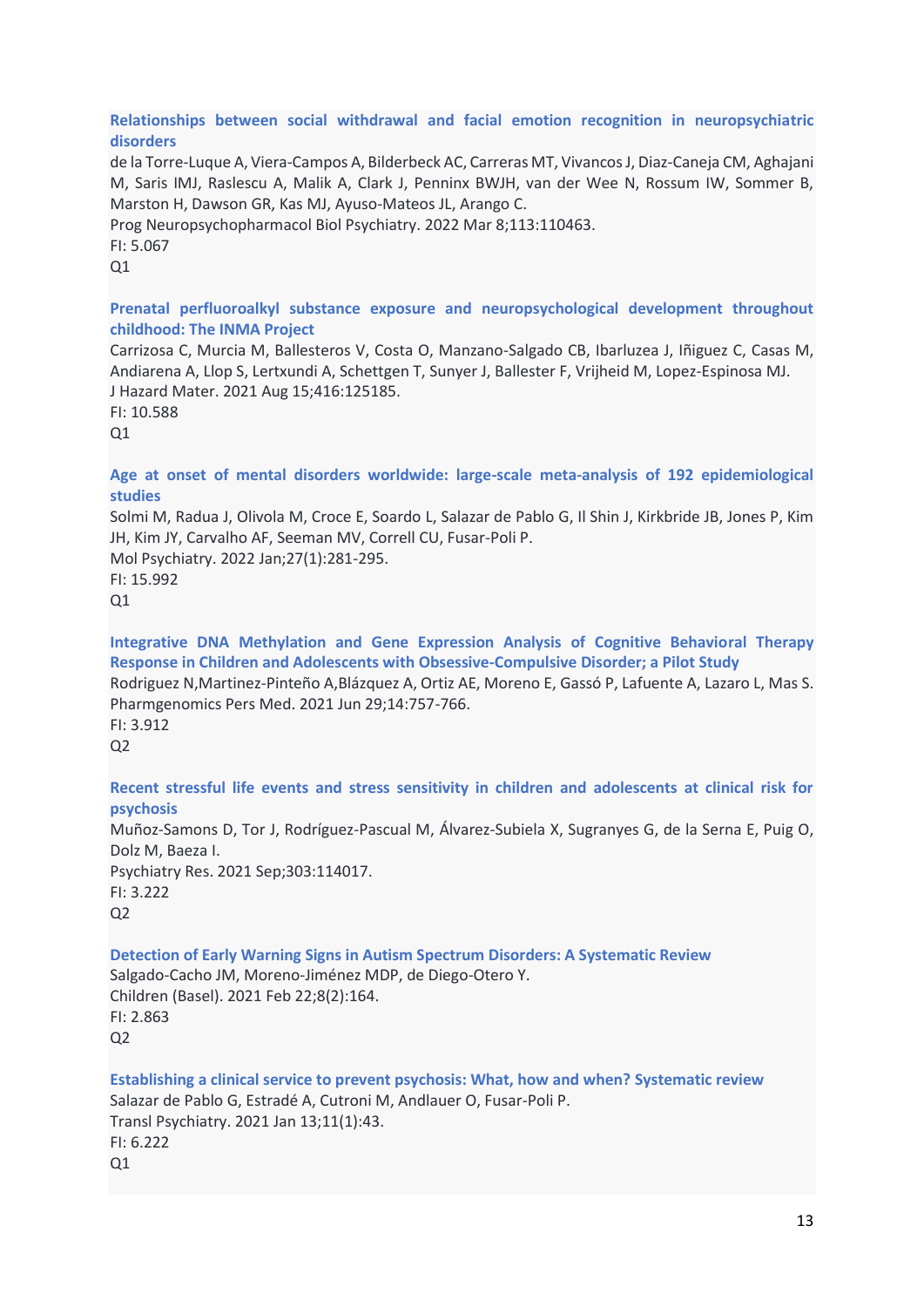**Autism spectrum disorder and obstetric optimality: a twin study and meta-analysis of sibling studies** Gómez-Vallejo S, Leoni M, Ronald A, Colvert E, Happé F, Bolton P. J Child Psychol Psychiatry. 2021 Nov;62(11):1353-1362. FI: 8.982  $O<sub>1</sub>$ 

**Cortical gray matter reduction precedes transition to psychosis in individuals at clinical high-risk for psychosis: A voxel-based meta-analysis**

Fortea A, Batalla A, Radua J, van Eijndhoven P, Baeza I, Albajes-Eizagirre A, Fusar-Poli P, Castro-Fornieles J, De la Serna E, Luna LP, Carvalho AF, Vieta E, Sugranyes G. Schizophr Res. 2021 Jun;232:98-106. FI: 4.939  $O<sub>1</sub>$ 

**Offspring studies: Predicting conversion to psychosis**

Sugranyes G, Serna E. Eur Neuropsychopharmacol. 2021 Nov;52:15-17. FI: 4.2  $O<sub>2</sub>$ 

**Inclusion of Adolescents in Adult Clinical Trials: Report of the Institute for Advanced Clinical Trials for Children's Pediatric Innovation Research Forum**

Noel GJ, Nelson RM, Bucci-Rechtweg C, Portman R, Miller T, Green DJ, Snyder D, Moreno C, Hovinga C, Connor E.

Ther Innov Regul Sci. 2021 Jul;55(4):773-778. FI: 1.778 Q4

**Anaphor Processing During Reading Comprehension in Students With Autism Spectrum Disorder** Fajardo, Inmaculada);Perez, Ana, I;Ferrer, Antonio;Perez-Fuster, Patricia;Garcia-Blanco, Ana C. Reading & Writing Quaterly. 2021 Oct; doi:10.1080/10573569.2021.1982430 FI: 1.181 Q4

**Human Neural Stem Cells for Cell-Based Medicinal Products**

Fernandez-Muñoz B, Garcia-Delgado AB, Arribas-Arribas B, Sanchez-Pernaute R. Cells. 2021 Sep 9;10(9):2377. FI: 6.6  $O<sub>2</sub>$ 

**Major depressive disorder and attenuated negative symptoms in a child and adolescent sample with psychosis risk syndrome: the CAPRIS study**

Rodríguez-Pascual M, Álvarez-Subiela X, Tor J, Pardo M, de la Serna E, Sugranyes G, Puig O, Baeza I, Dolz M.

Eur Child Adolesc Psychiatry. 2021 Apr 24. doi: 10.1007/s00787-021-01793-8.

FI: 4.785

Q1

**Adolescent cocaine induced persistent negative affect in female rats exposed to early-life stress** Bis-Humbert C, García-Fuster MJ.

Psychopharmacology (Berl). 2021 Dec;238(12):3399-3410.

FI: 4.53  $Q<sub>2</sub>$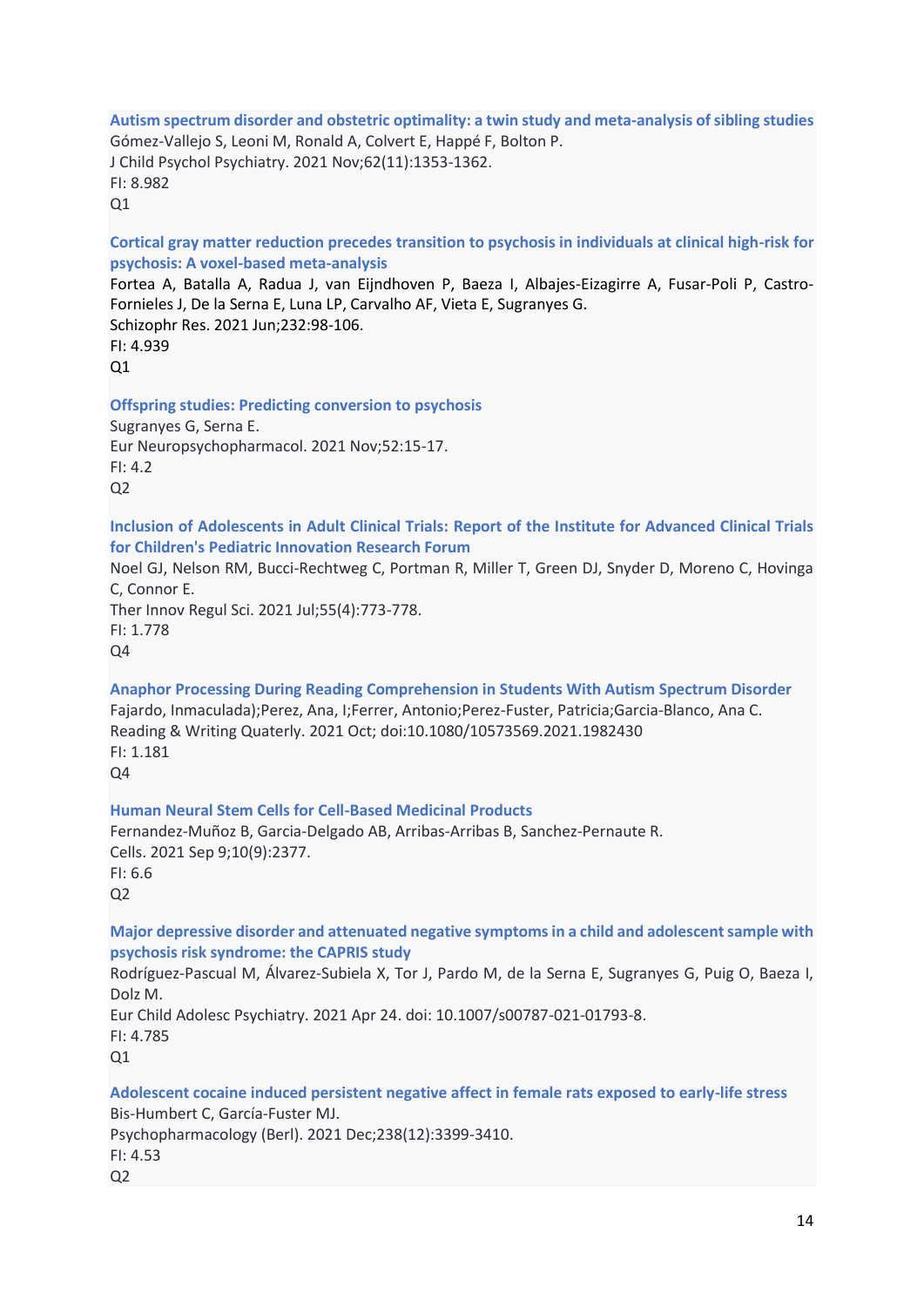**Deficient Emotional Self-Regulation and Sleep Problems in ADHD with and without Pharmacological Treatment**

Huguet A, Izaguirre Eguren J, Miguel-Ruiz D, Vall Vallés X, Alda JA. J Dev Behav Pediatr. 2019 Jul/Aug;40(6):425-431. FI: 3.256  $Q<sub>2</sub>$ 

**Nutraceuticals in the Prevention of Neonatal Hypoxia-Ischemia: A Comprehensive Review of their Neuroprotective Properties, Mechanisms of Action and Future Directions**

Reyes-Corral M, Sola-Idígora N, de la Puerta R, Montaner J, Ybot-González P.

Int J Mol Sci. 2021 Mar 3;22(5):2524. FI: 5.924  $O<sub>1</sub>$ 

**Longitudinal study in adolescent anorexia nervosa: evaluation of cortico-striatal and default mode network resting-state brain circuits**

Via E, Calvo A, de la Serna E, Blázquez A, Lázaro L, Andrés-Perpiñá S, Plana MT, Flamarique I, Martínez E, Pariente J, Moreno E, Bargallo N, Castro-Fornieles J.

Eur Child Adolesc Psychiatry. 2021 Oct 4. doi: 10.1007/s00787-021-01880-w

FI: 4.785

Q1

**NRN1 EXPRESSION IN BRAIN: ANALYSIS IN INDIVIDUALS DIAGNOSED WITH SCHIZOPHRENIA PATIENTS AND HEALTHY SUBJECTS**

Moreno, Marcos;Ortiz, Raul;Almodovar-Paya, Carmen;Guardiola-Ripoll, Maria;Callado, Luis F.;(Fatjo-Vilas, Mar;Gallego, Carme

[EUROPEAN NEUROPSYCHOPHARMACOLOGY.](javascript:void(0)) 2021 Oct;51:E235-E236 FI: 4.6  $Q<sub>2</sub>$ 

**Efficacy of Anodal Suboccipital Direct Current Stimulation for Endogenous Pain Modulation and Tonic Thermal Pain Control in Healthy Participants: A Randomized Controlled Clinical Trial**

García-Barajas G, Serrano-Muñoz D, Gómez-Soriano J, Avendaño-Coy J, Fernández-Carnero J, Megía García A, Segura-Fragosa A, Taylor J.

Pain Med. 2021 Dec 11;22(12):2908-2917. FI: 3.75 Q2

**Early signs of autism in infants whose mothers suffered from a threatened preterm labour: a 30 month prospective follow-up study**

Ghosn F, Navalón P, Pina-Camacho L, Almansa B, Sahuquillo-Leal R, Moreno-Giménez A, Diago V, Vento M, García-Blanco A.

Eur Child Adolesc Psychiatry. 2021 Mar 10. doi: 10.1007/s00787-021-01749-y.

FI: 4.785

Q1

# **ANALYSIS OF EPISTATIC EFFECTS BETWEEN SCHIZOPHRENIA-RELATED GENES AND THEIR ROLE IN CLINICAL OUTCOMES AND BRAIN ACTIVITY**

Almodovar-Paya, Carmen;Guardiola-Ripoll, Maria;Gallego, Carme;Hostalet, Noemi;Sotero, Alejandro;Guerreo-Pedraza, Amalia;Ramiro, Nicolas;Torres, Llanos;Salvador, Raymond;Pomarol-Clotet, Edith;Fatjo-Vilas, Mar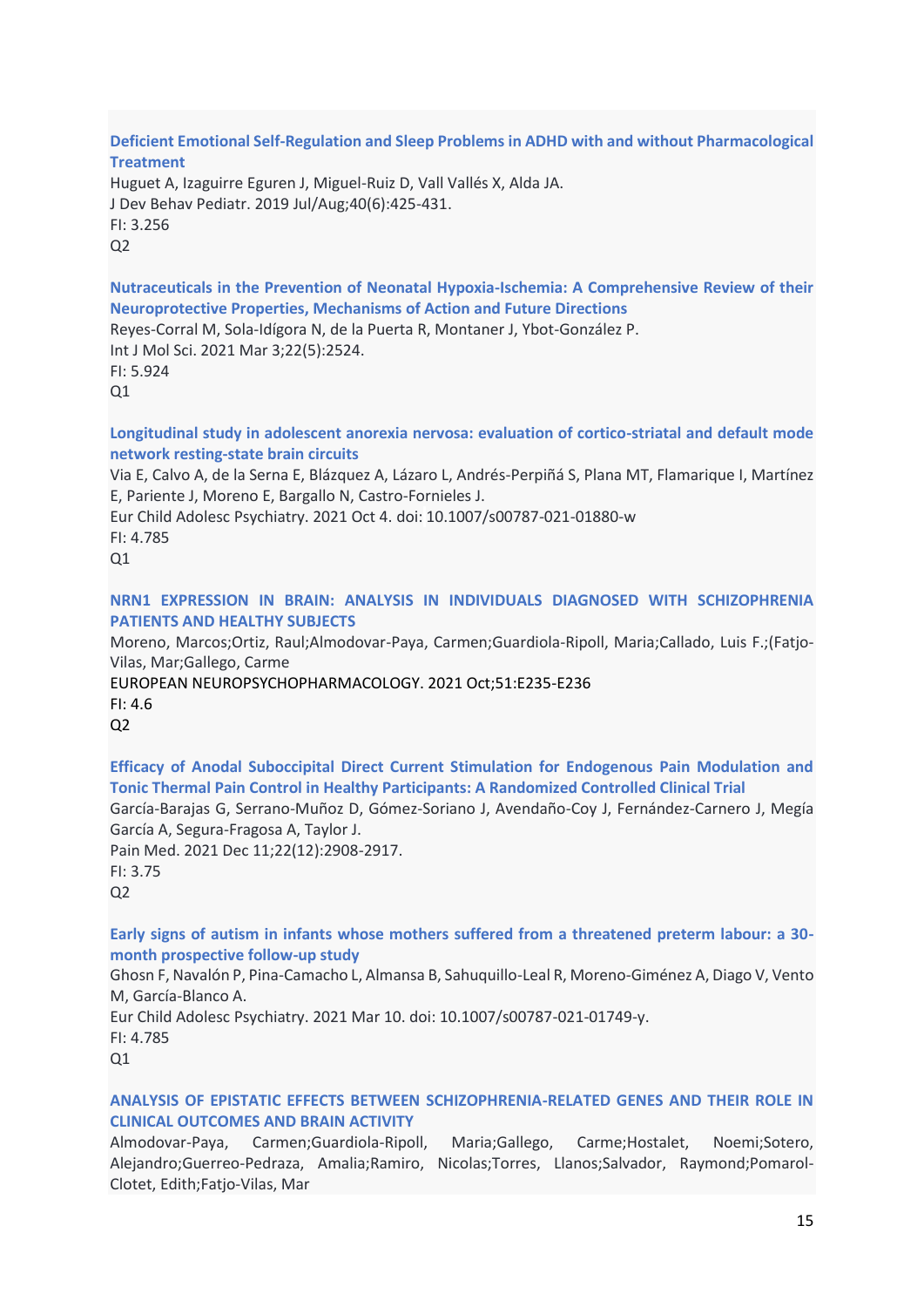#### [EUROPEAN NEUROPSYCHOPHARMACOLOGY.](javascript:void(0)) 2021 Oct;51: E186-E186 FI: 4.6  $Q<sub>2</sub>$

#### **The challenge of detecting adverse events in adults with autism spectrum disorder who have intellectual disability**

Ballester P, Espadas C, Londoño AC, Almenara S, Aguilar V, Belda C, Pérez E, Muriel J, Peiró AM. Autism Res. 2022 Jan;15(1):192-202. FI: 5.216  $Q1$ 

**Variability in cannabinoid receptor genes is associated with psychiatric comorbidities in anorexia nervosa**

González LM, García-Herráiz A, Mota-Zamorano S, Flores I, Albuquerque D, Gervasini G. Eat Weight Disord. 2021 Dec;26(8):2597-2606. FI: 4.652  $O<sub>2</sub>$ 

**Variability in the antioxidant MSRA gene affects the psychopathology of patients with anorexia nervosa**

González LM, García-Herráiz A, Mota-Zamorano S, Albuquerque D, Flores I, Gervasini G. Acta Neuropsychiatr. 2021 Dec;33(6):307-316. FI: 3.403 Q3

**Aerobic exercise, cardiorespiratory fitness, and the human hippocampus** Aghjayan SL, Lesnovskaya A, Esteban-Cornejo I, Peven JC, Stillman CM, Erickson KI. Hippocampus. 2021 Aug;31(8):817-844. FI: 3.899

 $O<sub>2</sub>$ 

**A systematic review of suicide and suicide attempts in adolescents with psychotic disorders** Barbeito S, Vega P, Sánchez-Gutiérrez T, Becerra JA, González-Pinto A, Calvo A. Schizophr Res. 2021 Sep;235:80-90. FI: 4.939  $O<sub>1</sub>$ 

**Variants in the Obesity-Linked FTO gene locus modulates psychopathological features of patients with Anorexia Nervosa**

González LM, García-Herráiz A, Mota-Zamorano S, Flores I, Albuquerque D, Gervasini G. Gene. 2021 May 30;783:145572. FI: 3.688

 $Q<sub>2</sub>$ 

**The role of temperament traits as predictors of depressive symptoms and resilience in adolescents** Echezarraga, Ainara;Fernandez-Gonzalez, Liria;Calvete, Esther Journal of Research in Personality. Dec 2021;95:104155 FI: 3.068  $O<sub>2</sub>$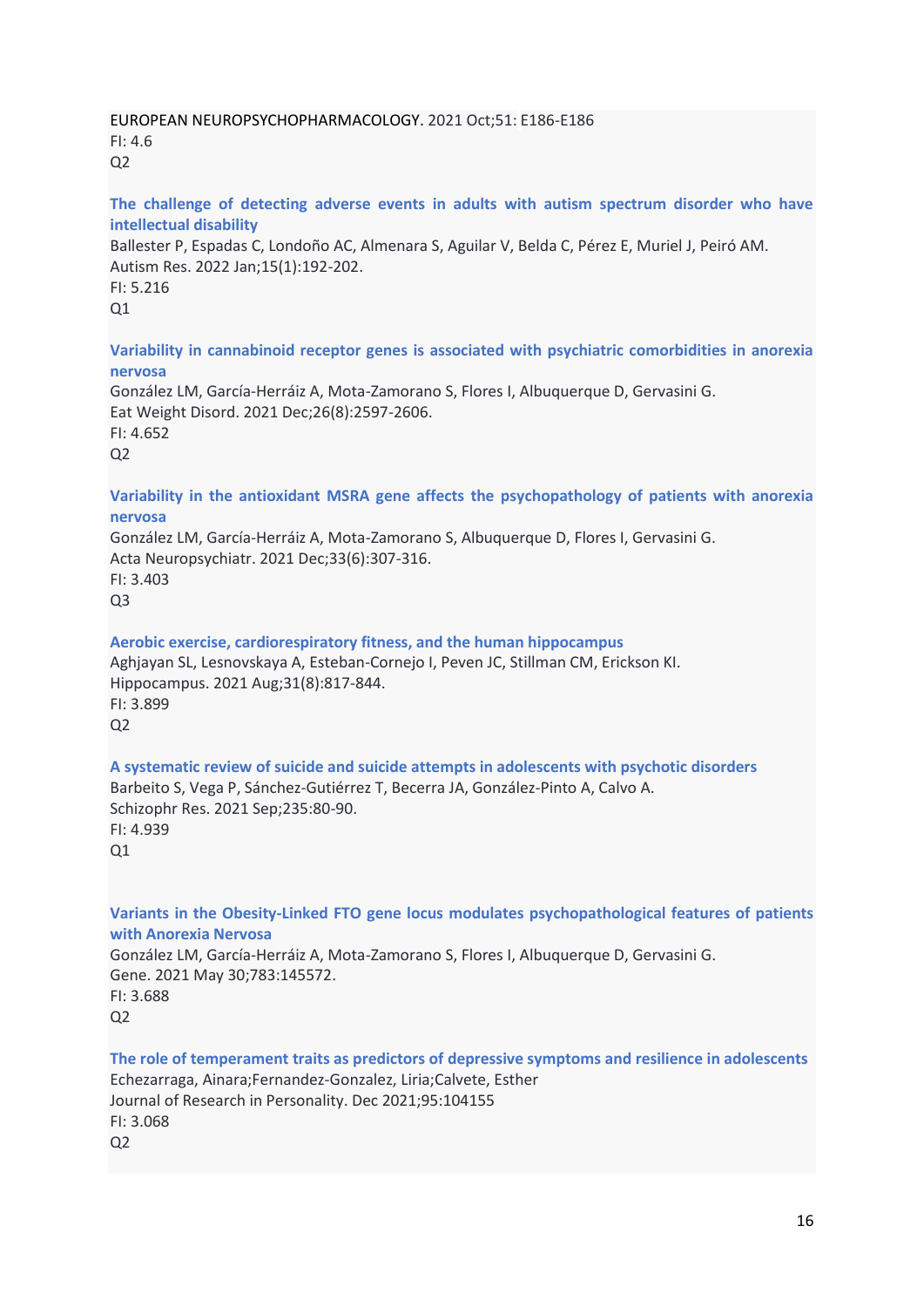## **Obesity and overweight among children and adolescents with bipolar disorder from the general population: A review of the scientific literature and a meta-analysis**

Girela-Serrano BM, Guerrero-Jiménez M, Spiers ADV, Gutiérrez-Rojas L**.** Early Interv Psychiatry. 2022 Feb;16(2):113-125. FI: 2.732 Q3

## **Towards a Change in the Diagnostic Algorithm of Autism Spectrum Disorders: Evidence Supporting Whole Exome Sequencing as a First-Tier Test**

Arteche-López A, Gómez Rodríguez MJ, Sánchez Calvin MT, Quesada-Espinosa JF, Lezana Rosales JM, Palma Milla C, Gómez-Manjón I, Hidalgo Mayoral I, Pérez de la Fuente R, Díaz de Bustamante A, Darnaude MT, Gil-Fournier B, Ramiro León S, Ramos Gómez P, Sierra Tomillo O, Juárez Rufián A, Arranz Cano MI, Villares Alonso R, Morales-Pérez P, Segura-Tudela A, Camacho A, Nuñez N, Simón R, Moreno-García M, Alvarez-Mora MI.

Genes (Basel). 2021 Apr 12;12(4):560. FI: 4.096  $O<sub>2</sub>$ 

#### **Exposure to mercury among 9-year-old children and neurobehavioural function**

Lozano M, Murcia M, Soler-Blasco R, González L, Iriarte G, Rebagliato M, Lopez-Espinosa MJ, Esplugues A, Ballester F, Llop S.

Environ Int. 2021 Jan;146:106173. FI: 9.621  $Q1$ 

#### **Personality traits and self-esteem in traditional bullying and cyberbullying**

Pascual-Sanchez, Ana;Hickey, Nicole;Mateu, Ainoa;Martinez-Herves, Maria;Kramer, Tami;Nicholls, Dasha [Personality and Individual Differences.2](javascript:void(0))021 July;177: 110809 FI: 3.004  $Q<sub>2</sub>$ 

**How are parenting practices associated with bullying in adolescents? A cross-sectional study** Pascual-Sanchez A, Mateu A, Martinez-Herves M, Hickey N, Kramer T, Nicholls D. Child Adolesc Ment Health. 2021 May 31. doi: 10.1111 FI: 2.175 Q3

## **Interplay of circadian clock and melatonin pathway gene variants in adults with autism, intellectual disability and sleep problems**

Ballester-Navarro, Pura;Jose Martinez-Madrid, Maria; Javaloyes-Sanchis, Auxiliadora; Belda-Canto, Cesar;Aguilar, Victor;Inda, Maria-del-Mar;Richdale, Amanda L.;Muriel, Javier;Morales, Domingo;Peiro, Ana M.

RESEARCH IN AUTISM [SPECTRUM DISORDERS.](javascript:void(0)) 2021 Mar. 81: 101715. FI: 2.881 Q3

# **NON-SUICIDAL SELF-INJURY: CONCEPTUALIZATION AND CLINICAL ASSESSMENT IN THE SPANISH-SPEAKING POPULATION**

Faura-Garcia, Juan;Calvete Zumalde, Esther;Orue Sola, Izaskun. [PAPELES DEL PSICOLOGO.](javascript:void(0))2021 Dec. 42:3(207-214).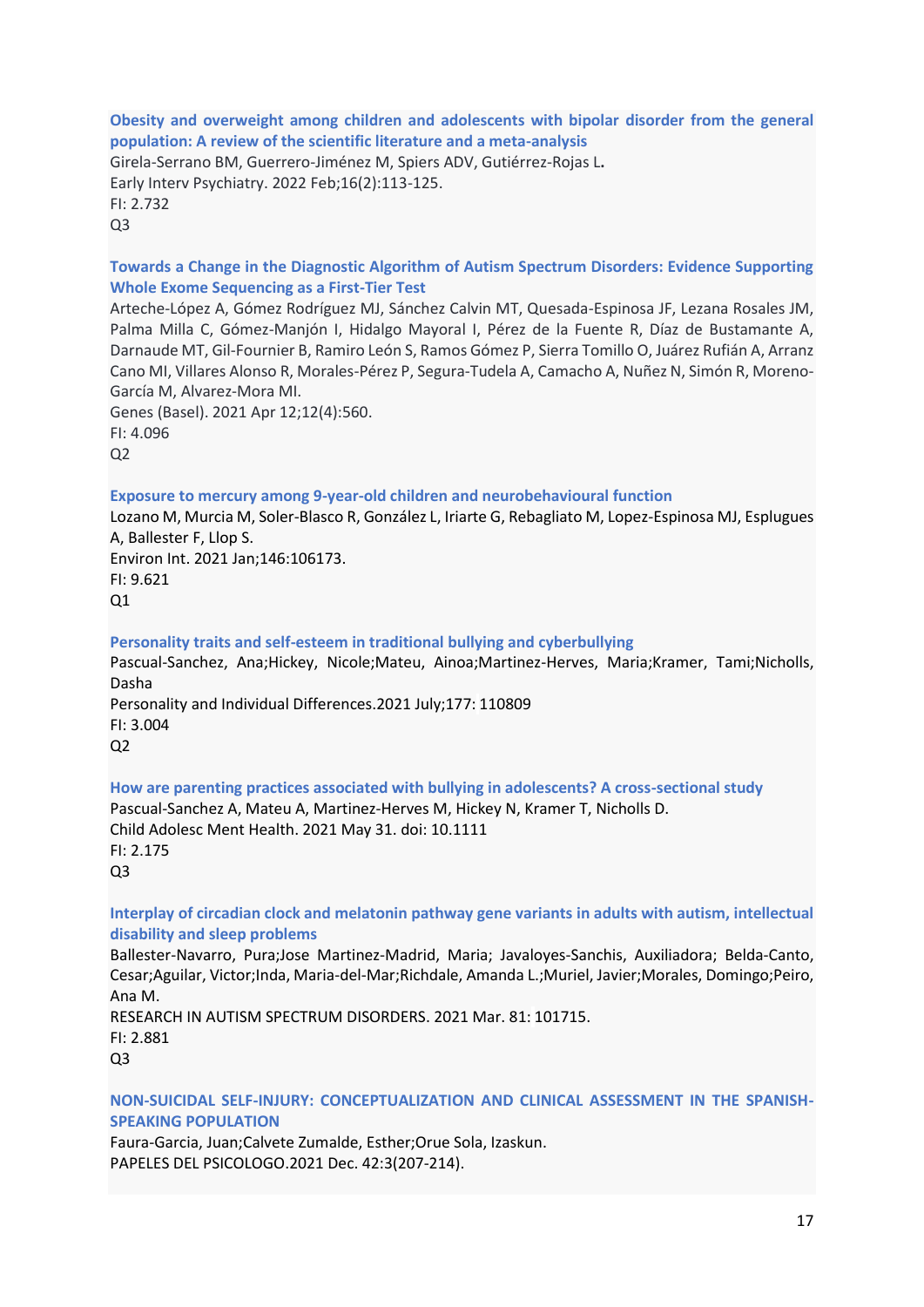**Moderating factors of the association between being sexually solicited by adults and active online sexual behaviors in adolescents**

Calvete, E.;Fernandez-Gonzalez, L.;Royuela-Colomer, E.;Morea, A.;Larrucea-Iruretagoyena, M.;Machimbarrena, J. M.;Gonzalez-Cabrera, J.;Orue, I [COMPUTERS IN HUMAN BEHAVIOR.](javascript:void(0))2021 Nov.124: 106935 FI: 6.829  $O<sub>1</sub>$ 

**Cyberbullying victimization and nonsuicidal self-injury in adolescents: The role of maladaptive schemas and dispositional mindfulness**

Faura-Garcia J, Orue I, Calvete E. Child Abuse Negl. 2021 Aug;118:105135. FI: 3.928  $O<sub>1</sub>$ 

**Universal and Selective Interventions to Prevent Poor Mental Health Outcomes in Young People: Systematic Review and Meta-analysis**

Salazar de Pablo G, De Micheli A, Solmi M, Oliver D, Catalan A, Verdino V, Di Maggio L, Bonoldi I, Radua J, Baccaredda Boy O, Provenzani U, Ruzzi F, Calorio F, Nosari G, Di Marco B, Famularo I, Montealegre I, Signorini L, Molteni S, Filosi E, Mensi M, Balottin U, Politi P, Shin JI, Correll CU, Arango C, Fusar-Poli P. Harv Rev Psychiatry. 2021 May-Jun 01;29(3):196-215.

FI: 3.732  $Q<sub>2</sub>$ 

**Bidirectional Relationships Between Cyberbystanders' Roles, Cyberbullying Perpetration, and Justification of Violence**

Orue, Izaskun;Fernandez-Gonzalez, Liria;Machimbarrena, Juan M.;Gonzalez-Cabrera, Joaquin;Calvete, Esther

[YOUTH & SOCIETY.](javascript:void(0))2021 Oct. 0044118X211053356 FI: 2.923  $Q<sub>2</sub>$ 

**Transition to psychosis in randomized clinical trials of individuals at clinical high risk of psychosis compared to observational cohorts: a systematic review and meta-analysis** Salazar de Pablo G, Davies C, de Diego H, Solmi M, Shin JI, Carvalho AF, Radua J, Fusar-Poli P. Eur Psychiatry. 2021 Jul 28;64(1):e51. FI: 5.361 Q1

**Recognition and duration of illness in adolescent eating disorders: Parental perceptions of symptom onset**

Rosello R, Gledhill J, Yi I, Watkins B, Harvey L, Hosking A, Nicholls D. Early Interv Psychiatry. 2021 Aug 26. doi: 10.1111/eip.13224. FI: 2.732 Q3

**Probability of Transition to Psychosis in Individuals at Clinical High Risk An Updated Meta-analysis** Salazar de Pablo, G;Radua, Joaquim;Pereira, Joana;Bonoldi, Ilaria;Arienti, Vincenzo;Besana, Filippo;Soardo, Livia;Cabras, Anna;Fortea, Lydia;Catalan, Ana; Vaquerizo-Serrano, Julio;Coronelli, Francesco;Kaur, Simi;Da Silva, Josette;Shin, Jae Il;Solmi, Marco;Brondino, Natascia;Politi, Pierluigi;McGuire, Philip;Fusar-Poli, Paolo [JAMA PSYCHIATRY.](javascript:void(0)) 2021 Sep.78:9(970-978)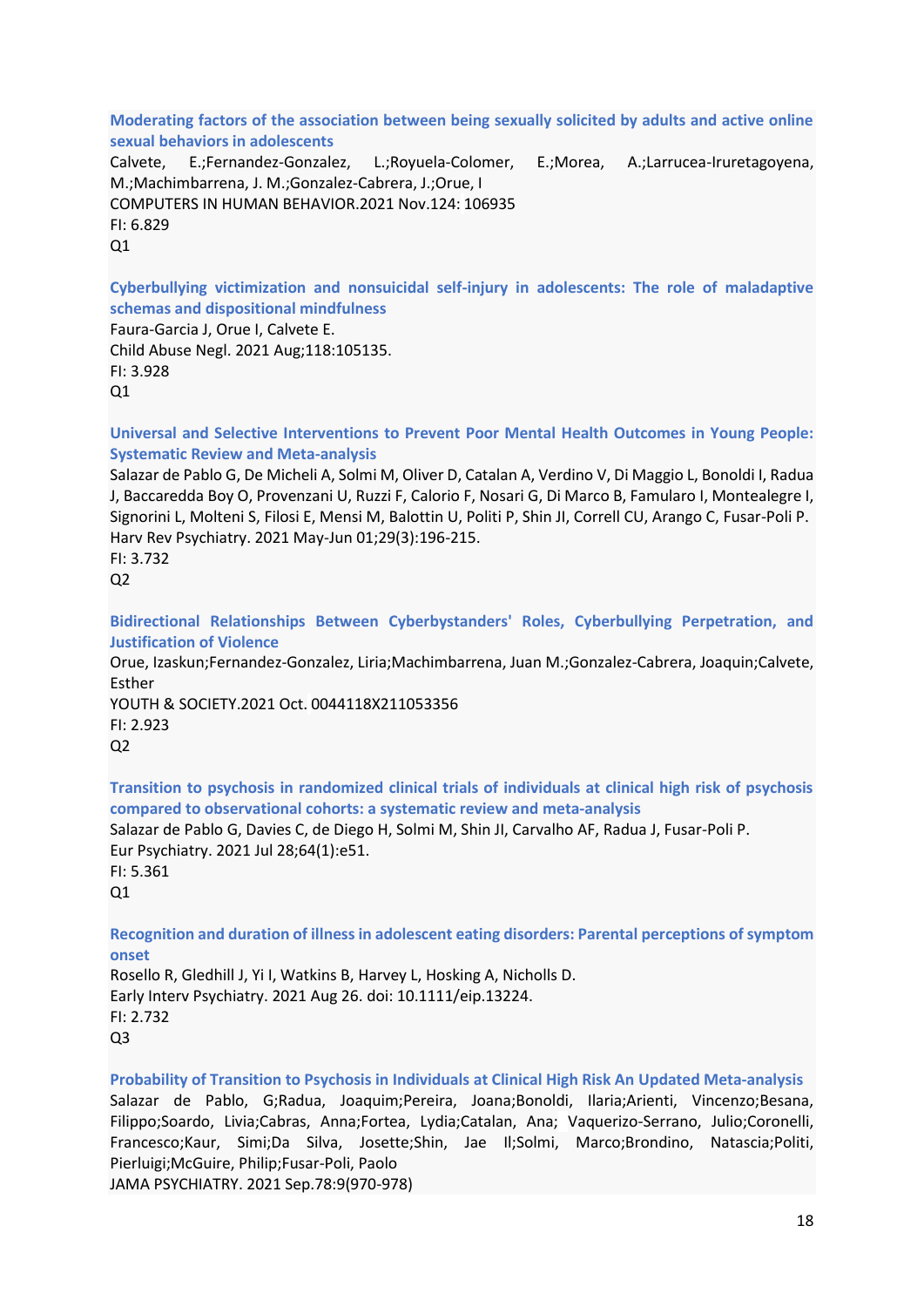FI: 21.596  $O<sub>1</sub>$ 

**Validity and reliability of the diagnostic codes for hypochondriasis and dysmorphophobia in the Swedish National Patient Register: a retrospective chart review**

Rautio D, Vilaplana-Pérez A, Gumpert M, Ivanov VZ, Linde J, Österman S, Flygare O, Isung J, Isomura K, Krig S, Serlachius E, Högström J, Rück C, Mataix-Cols D, Fernández de la Cruz L. BMJ Open. 2021 Dec 6;11(12):e051853. FI: 2.692  $Q<sub>2</sub>$ 

**Neuroimaging in attention-deficit/hyperactivity disorder**

Pereira-Sanchez V, Castellanos FX. Curr Opin Psychiatry. 2021 Mar 1;34(2):105-111. FI: 4.741  $Q1$ 

**Developmental outcomes in adolescence of children with autism spectrum disorder without intellectual disability: A systematic review of prospective studies**

Rosello R, Martinez-Raga J, Mira A, Girela B, Cortese S. Neurosci Biobehav Rev. 2021 Jul;126:590-603. FI: 8.989  $Q1$ 

**Cognitive, social, and behavioral manifestations of the co-occurrence of autism spectrum disorder and attention-deficit/hyperactivity disorder: A systematic review** Rosello R, Martinez-Raga J, Mira A, Pastor JC, Solmi M, Cortese S. Autism. 2022 May;26(4):743-760. FI: 5.689 Q1

**Adaptation and Implementation of an Intervention Programme on Spanish Carers and Adolescent Patients With an Eating Disorder: Study Protocol of a Randomized Controlled Trial** Quiles Y, Quiles MJ, León EM, Roncero M, Ruiz Á, España M, Romero C, Elvira V. Front Psychol. 2021 Oct 22;12:697916. FI: 2.988  $Q<sub>2</sub>$ 

**Visual memory improvement in adolescents at high risk for suicide who are receiving psychotherapy at a community clinic**

Santamarina-Perez P, Mendez I, Eiroa-Orosa FJ, Singh MK, Gorelik A, Picado M, Font E, Moreno E, Martínez E, Morer A, Cordovilla C, Romero S. Psychiatry Res. 2021 Apr;298:113796.

FI: 3.222 Q2

**Autism Spectrum Disorder and Clinical High Risk for Psychosis: A Systematic Review and Metaanalysis**

Vaquerizo-Serrano J, Salazar de Pablo G, Singh J, Santosh P. J Autism Dev Disord. 2022 Apr;52(4):1568-1586. FI: 4.291  $Q1$